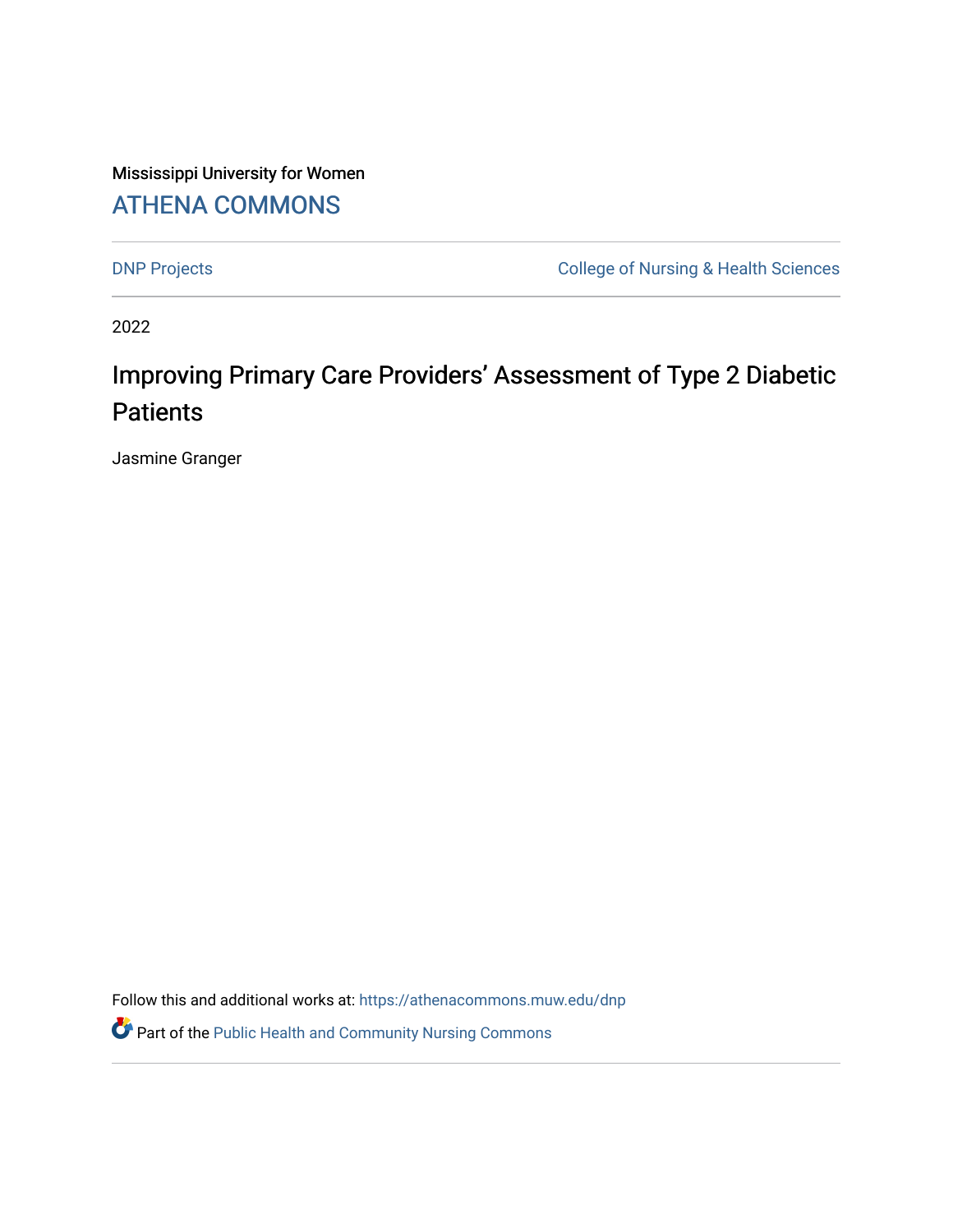# Improving Primary Care Providers' Assessment

of Type 2 Diabetic Patients

by

Jasmine Granger, FNP-BC

A Project Submitted in Partial Fulfillment of the Requirements for the Degree of Doctor of Nursing Practice College of Nursing and Health Sciences Mississippi University for Women Columbus, Mississippi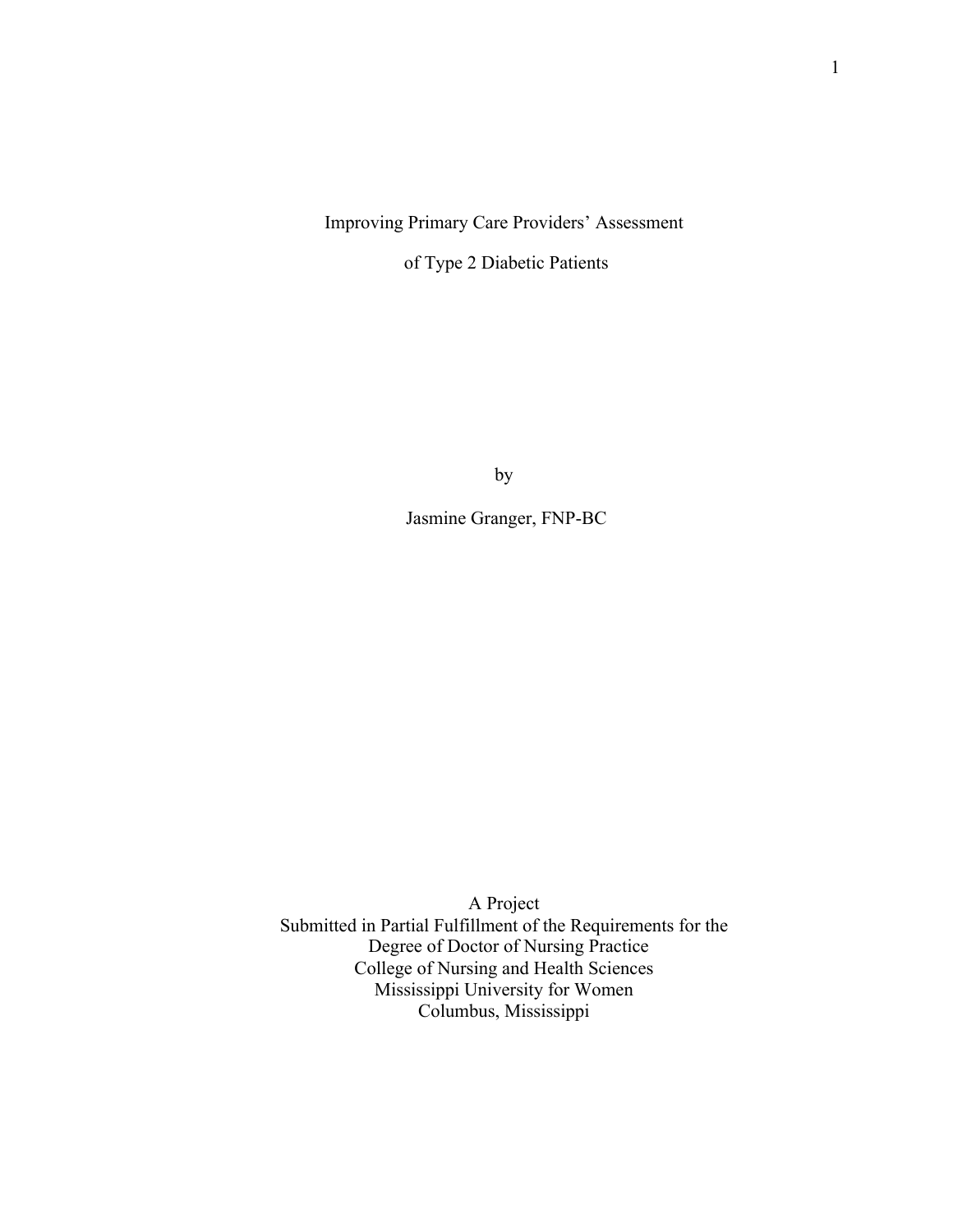Graduate Committee Approval

The Graduate Committee of Jasmine Granger hereby approves her research project as meeting partial fulfillment of the requirements for the Degree of Doctor of Nursing Practice

Date\_\_\_\_\_\_\_\_\_\_\_\_\_\_\_\_\_\_\_ Approved\_\_\_\_\_\_\_\_\_\_\_\_\_\_\_\_\_\_\_\_\_\_\_\_\_\_\_\_\_\_

Chair

Approved:

Director of Graduate Studies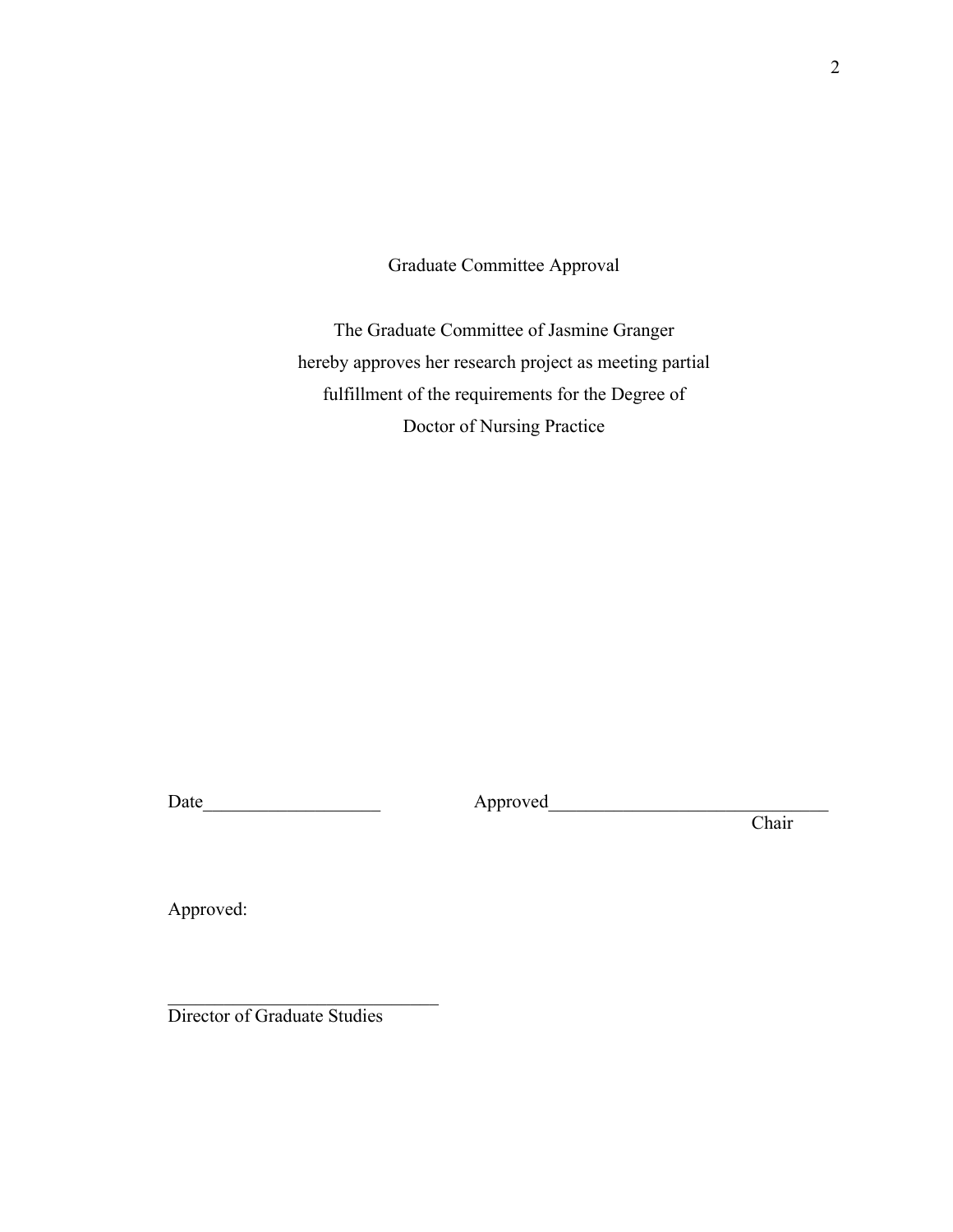Copyright © 2022 Jasmine Granger

All rights reserved. No part of this work may be reproduced, stored in a retrieval system, or transmitted, in any form or by any means, electronic, mechanical, photocopying, recording or otherwise, without author's prior written permission.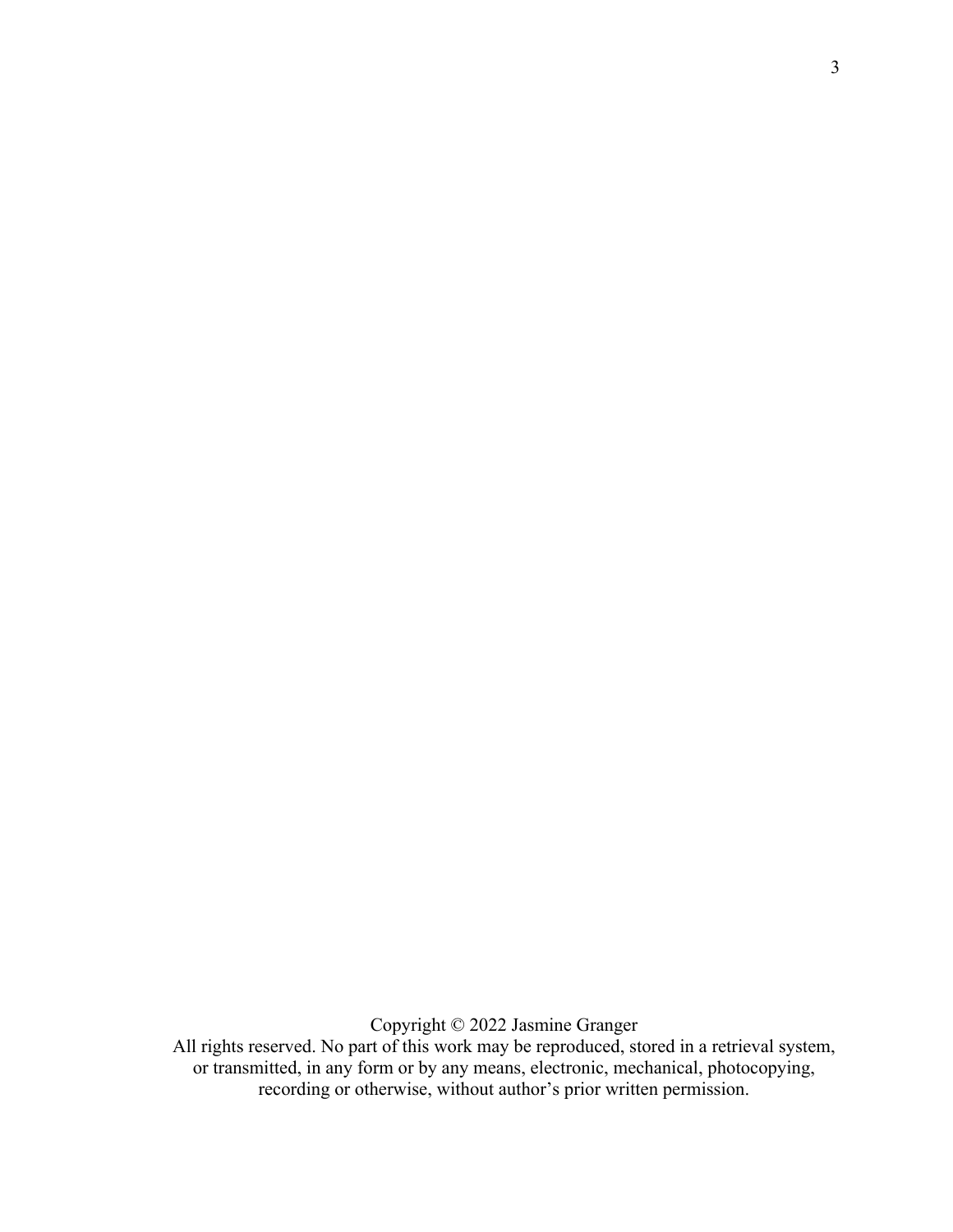### **Improving Primary Care Providers' Assessment of Type 2 Diabetic Patients**

Jasmine Granger, FNP-BC

Mississippi University for Women, 2022

Supervising Faculty: Dr. Sally Pearson

# **Abstract**

Type 2 diabetes is the most common form of diabetes and affects millions of Americans. Type 2 diabetes leads to many chronic medical conditions if not properly managed. Often, primary care providers (PCPs) deliver care to type two diabetic patients; therefore, it is imperative that PCPs are knowledgeable of current American Diabetes Association (ADA) guidelines. The purpose of this Doctor of Nursing Practice (DNP) project was to determine if implementation of a type 2 diabetes' assessment algorithm improved PCP's knowledge and compliance of ADA assessment guidelines. Educational sessions were conducted at clinics within Mississippi and Tennessee. A pre-test was administered, and immediately following the educational session, participants completed a post-test. Participants were given two to three months to implement changes in their clinical practice prior to the administration of the Post Education Self Evaluation questionnaire. Descriptive and inferential statistics were utilized to compare samples. It was determined that there was not a statistically significant increase in knowledge regarding the assessment of type 2 diabetic patients following the sessions (*p*=0.479). Since the knowledge of the recommendations was adequate, 92% of the participants reported an increase in following the guidelines because of the educational session. This project supports the need for continued education for healthcare providers regarding guidelines such as these in order to improve quality of care for the diabetic population.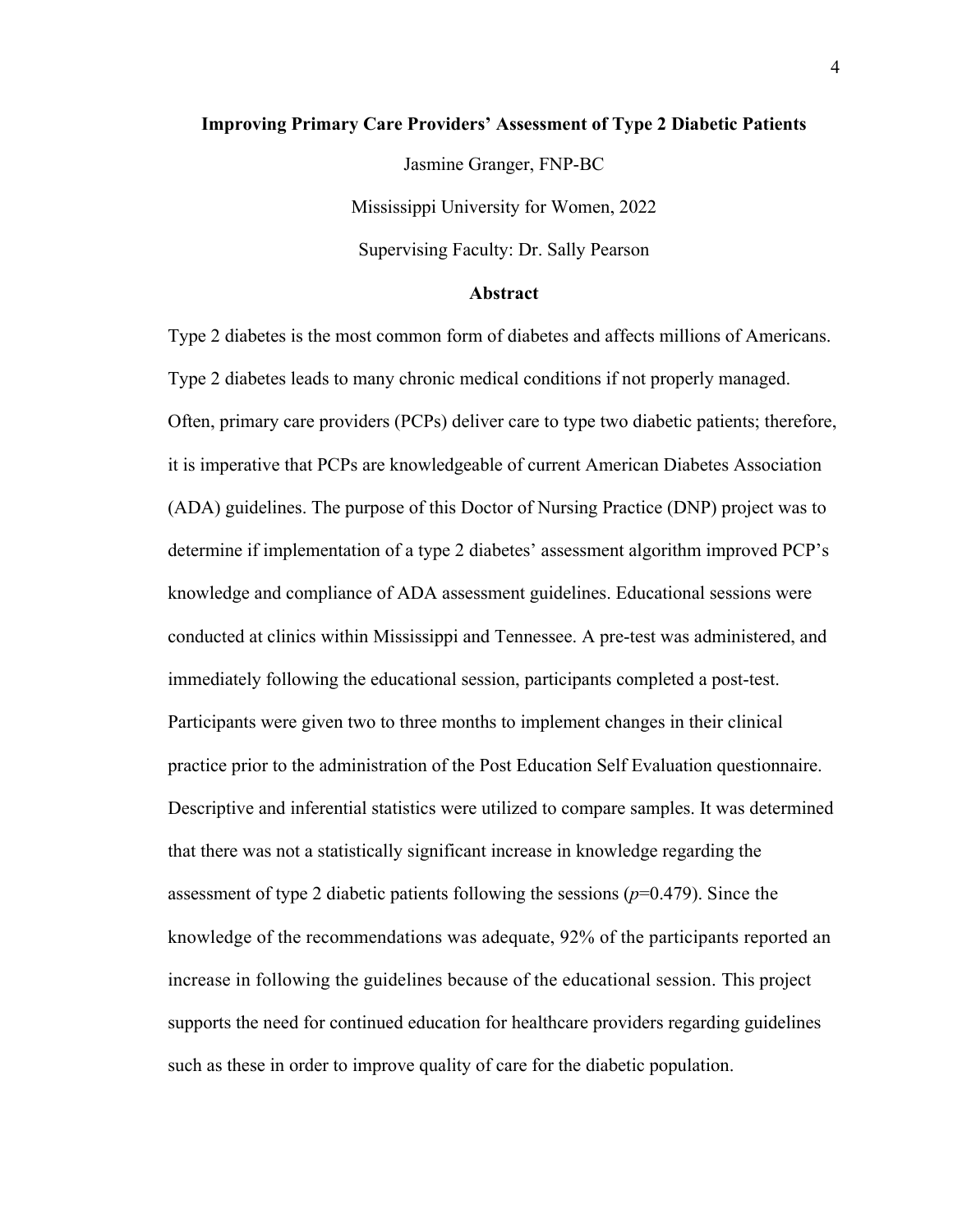#### DEDICATION

I dedicate this project to my loving family. To my parents, thank you for always being my support system. You all have literally been there every step of my journey to motivate me as well as my prayer warriors. There is no way I would be the woman I am today without the two of you. Mom, you have been my role model my entire life. Witnessing you as a nurse and your passion for caring for others has inspired me in so many ways. To my best friend, Jalisha, thank you for encouraging me and being my listening ear. We have motivated each other throughout this entire program. We have kept each other from throwing in the towel numerous times. I love you forever. To my special friend, Derrick, you have been there to provide your love, encouragement, prayers, a shoulder to cry on, and simply a listening ear. Words do no justice to describe how grateful I am for having you in my life.

To my fellow DNP classmates, this journey has not been the easiest, but WE ROCKED IT! We have witnessed each other grow as providers throughout these two years. You all are great healthcare providers, and I wish you all well. Thank you for a great two years!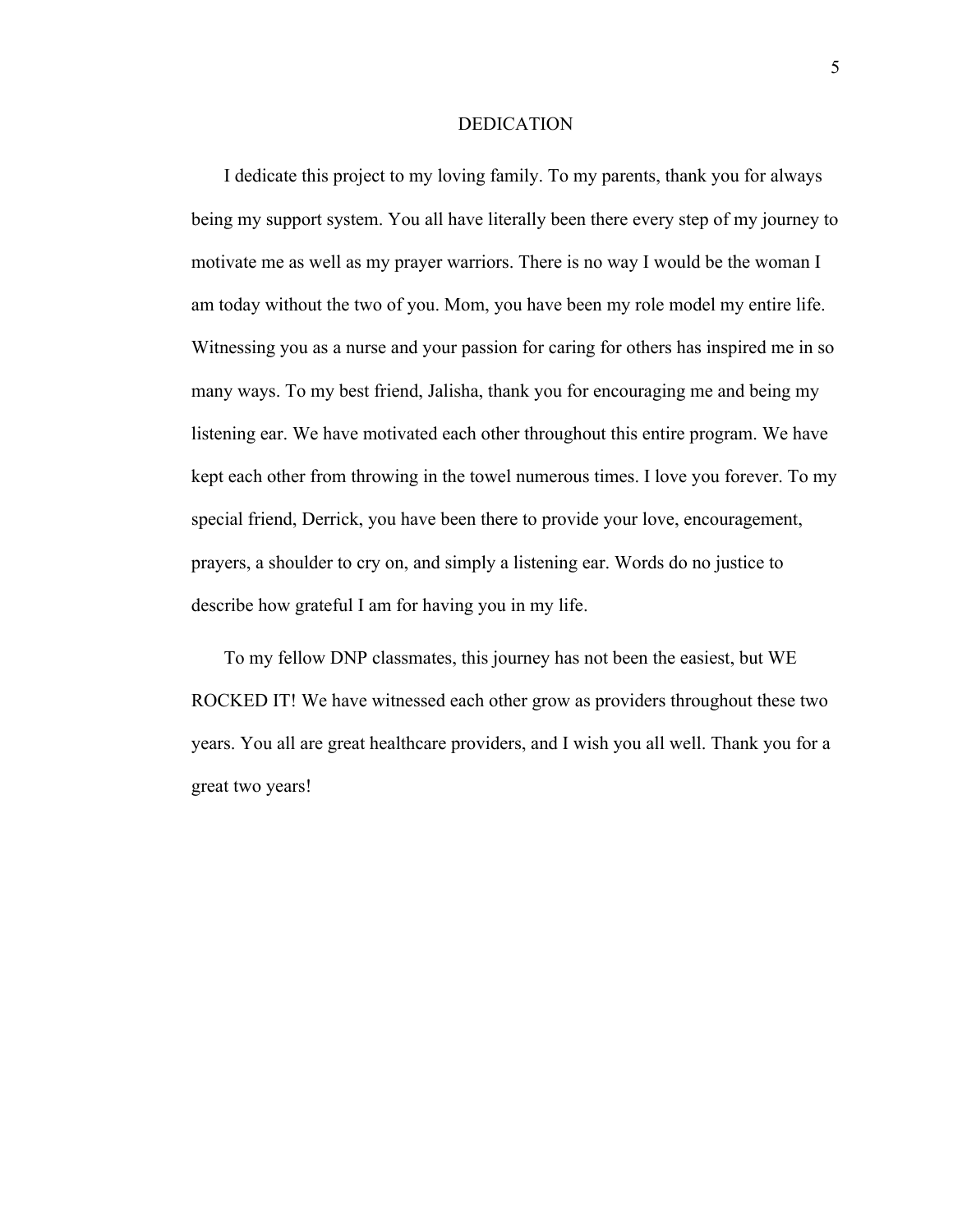#### ACKNOWLEDGEMENTS

I would like to express my appreciation for the entire department of the DNP program. I would like to especially thank the professors of this program for their support and guidance, Dr. Alena Lester, Dr. Shonda Phelon, Dr. Beth Turner, and Dr. Sally Pearson. Dr. Pearson, thank you for being a great advisor throughout this program. Your guidance has led to my success in the DNP program. To Dr. Shanika Ford, thank you for all of your advice and tremendous amount of help. You have not only served as my project mentor for this program, but you have also been my personal mentor throughout my entire nursing journey. No matter the time of day, you are always there to provide your expertise. Thank you!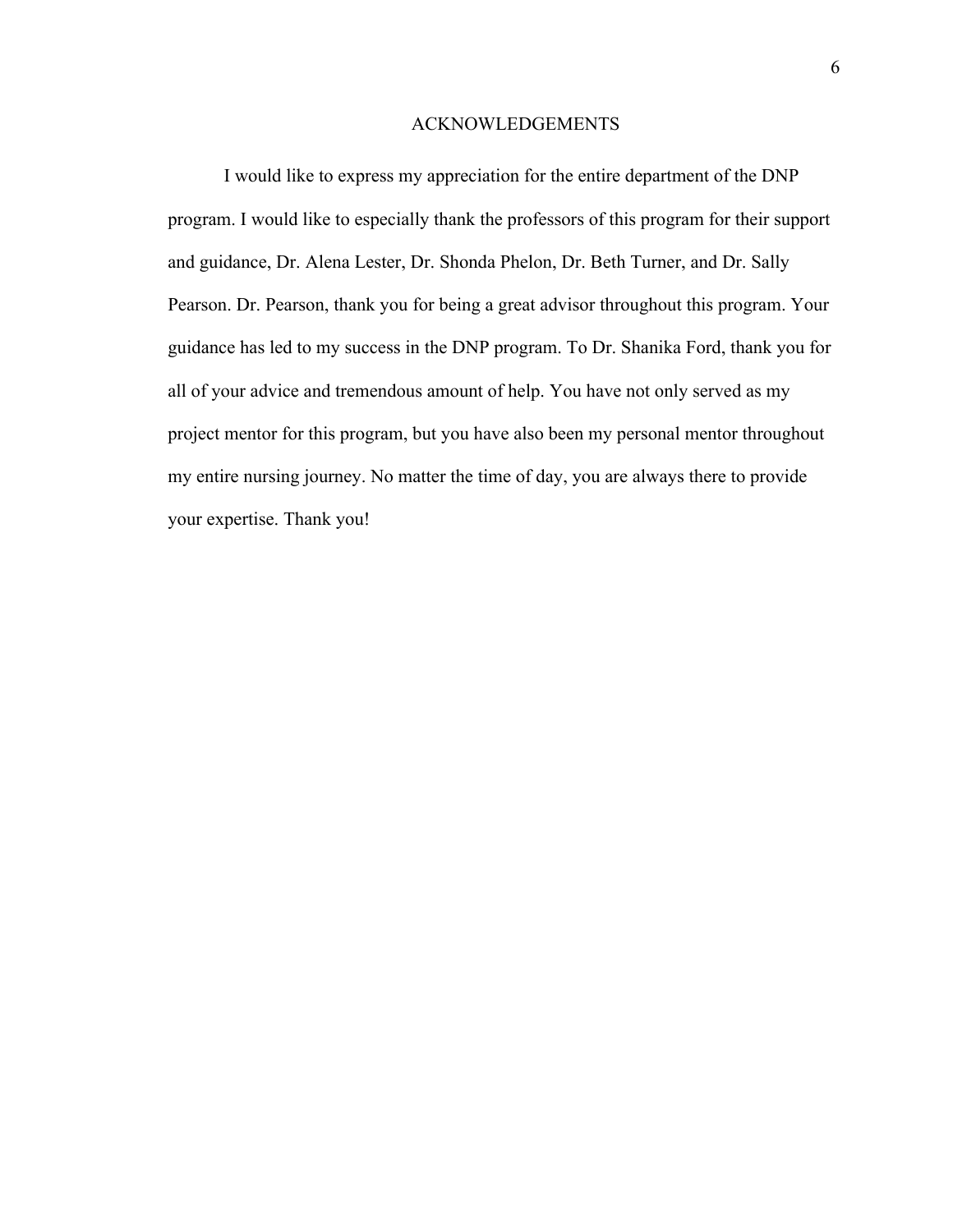# **TABLE OF CONTENTS**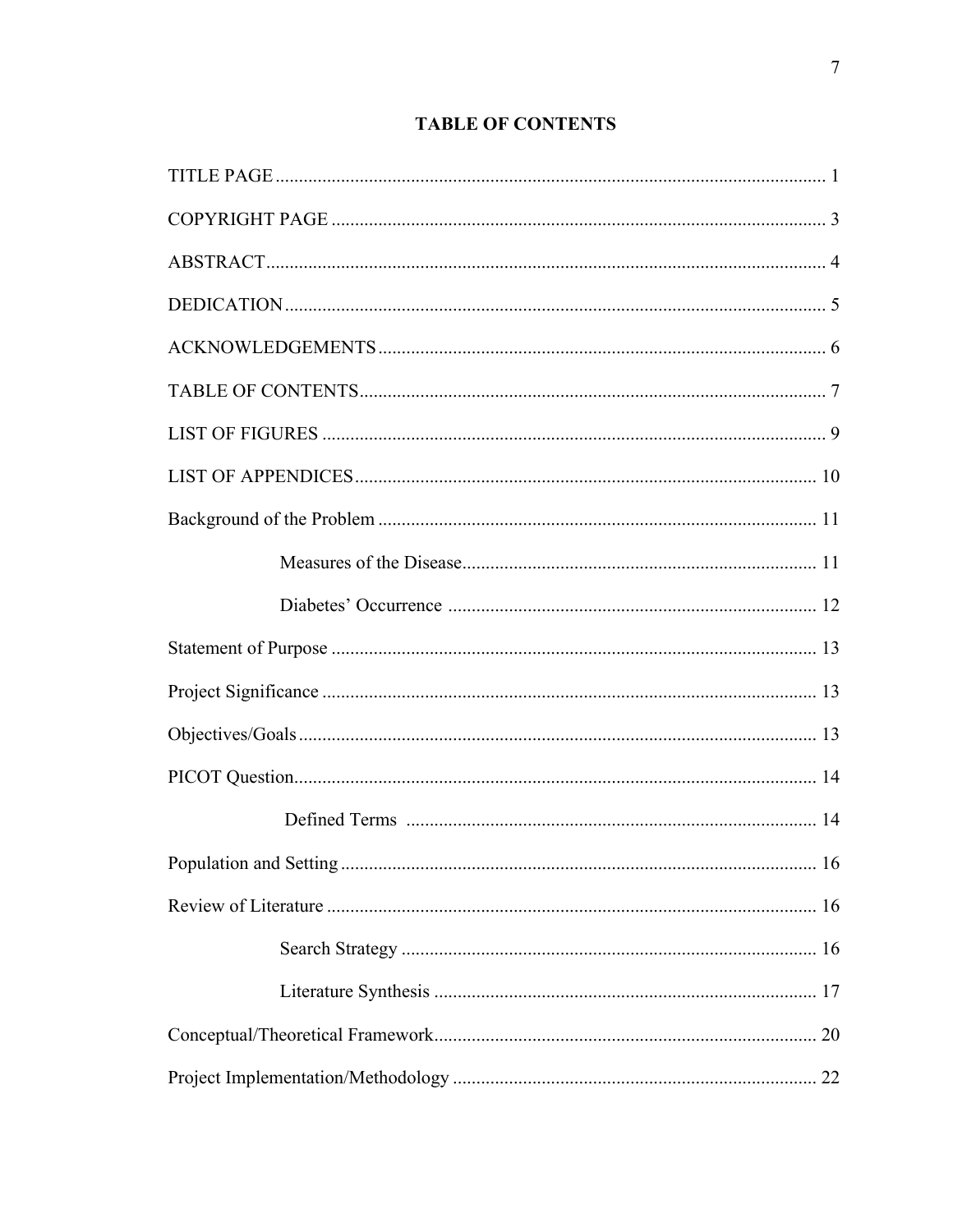| References |  |
|------------|--|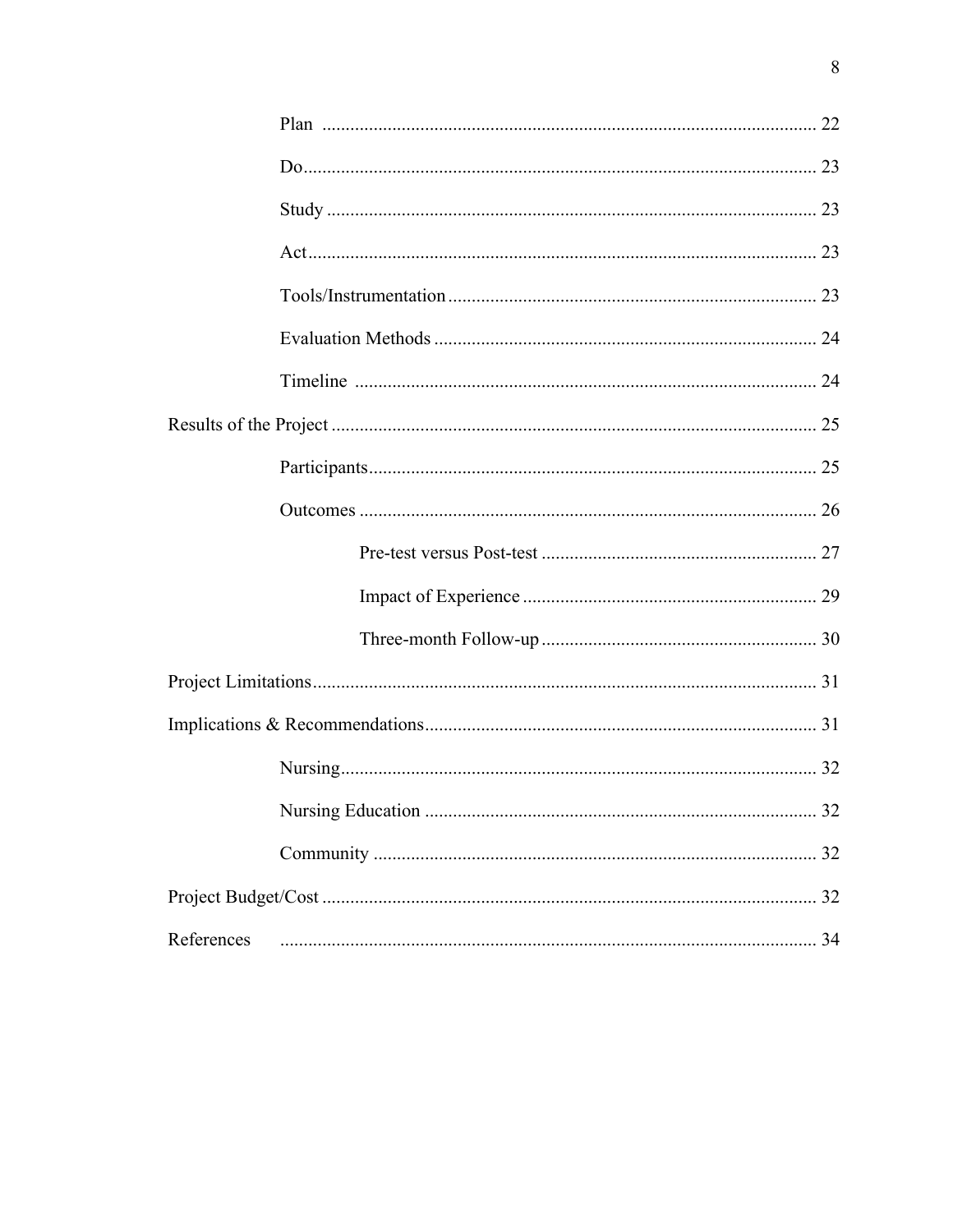# LIST OF FIGURES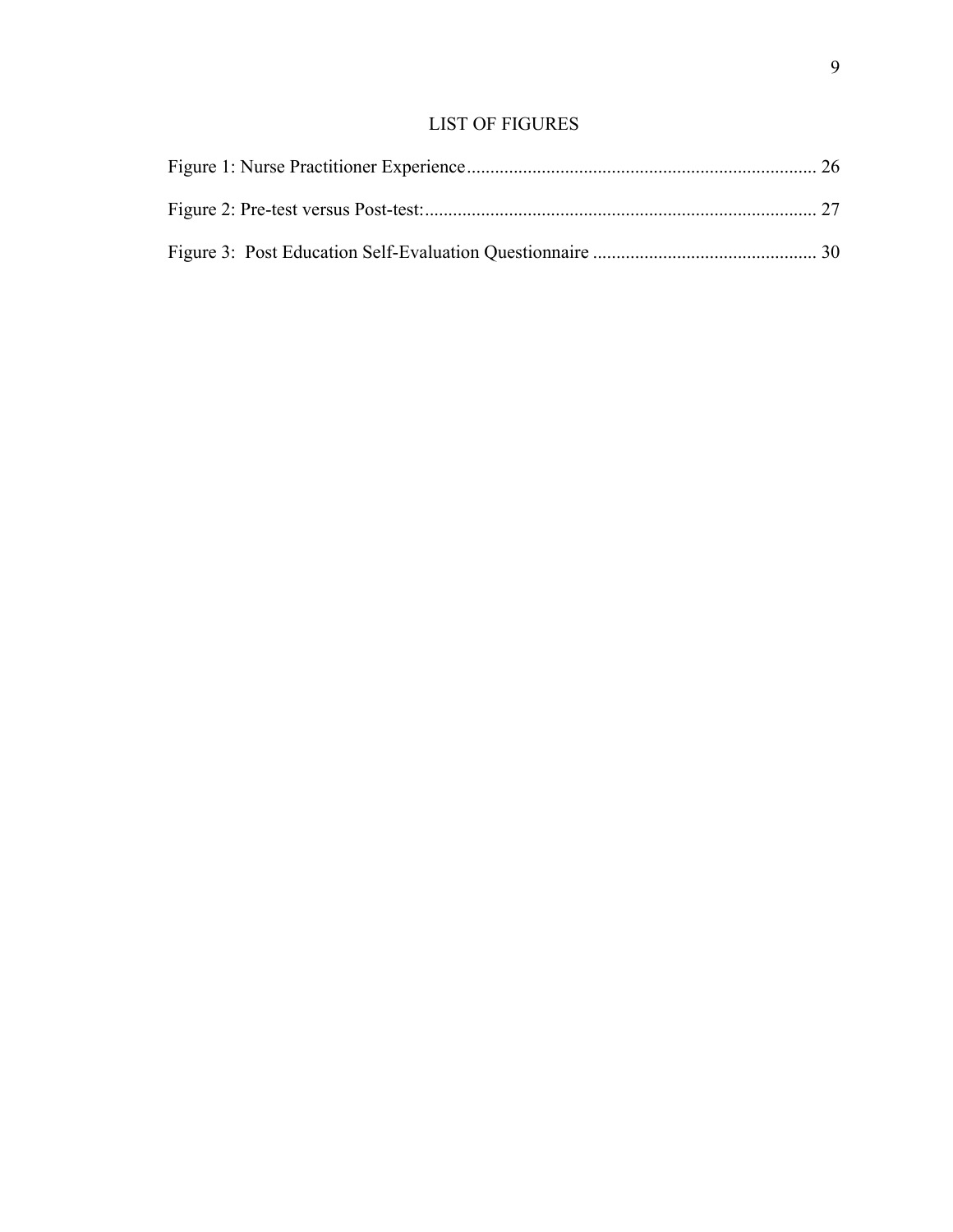# LIST OF APPENDICES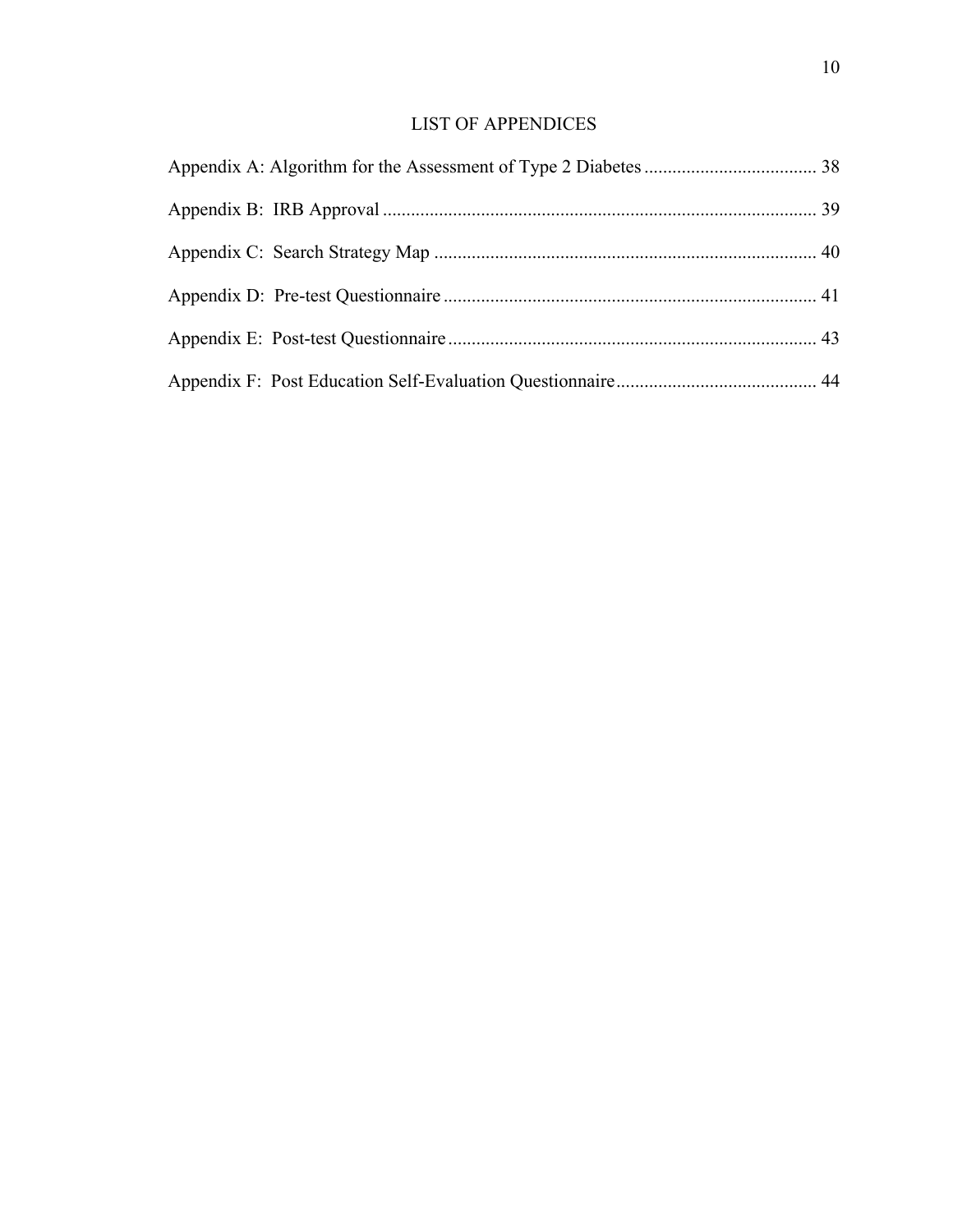# **Improving Primary Care Providers' Assessment of Type 2 Diabetic Patients Background of the Problem**

Diabetes contributes to early morbidity and mortality affecting 30.3 million Americans (Shawley-Brzoska & Misra, 2018). Type 2 diabetes leads to further complications. Thus, it is important to correctly assess the patient's routine labs and offer proper management of diabetes such as completing foot assessments, checking weight, monitoring A1c levels, checking for urinary albumin, and asking about annual eye exams. Without proper assessment, type 2 diabetes can cause preventable complications such as vascular complications and can then lead to lower extremity amputation. Diabetic patients have an increased risk of having a stroke, heart attack, foot ulcers, infection, limb amputation, and kidney failure (Wexler, 2021).

Clinicians often lack knowledge of recent guidelines, but it is the providers' responsibility to remain up-to-date with the continuous changes of treatment guidelines. Providers as well as patients with limited knowledge and skills place a limitation on achieving glycemic, blood pressure, and cholesterol goals. Providers often experience difficulty keeping up with the constant changes of recommendations (Rushforth et al., 2016).

# **Measures of the Disease**

Screening for type 2 diabetes should be routine for adults ages 45 and older according to The American Diabetes Association. It is also recommended that women who have had gestational diabetes, people younger than 45 who are overweight or obese and have one or more risk factors associated with diabetes, people who have been diagnosed with prediabetes, or children who are overweight or obese and who have a family history of type 2 diabetes or other risk factors. Type 2 diabetes is usually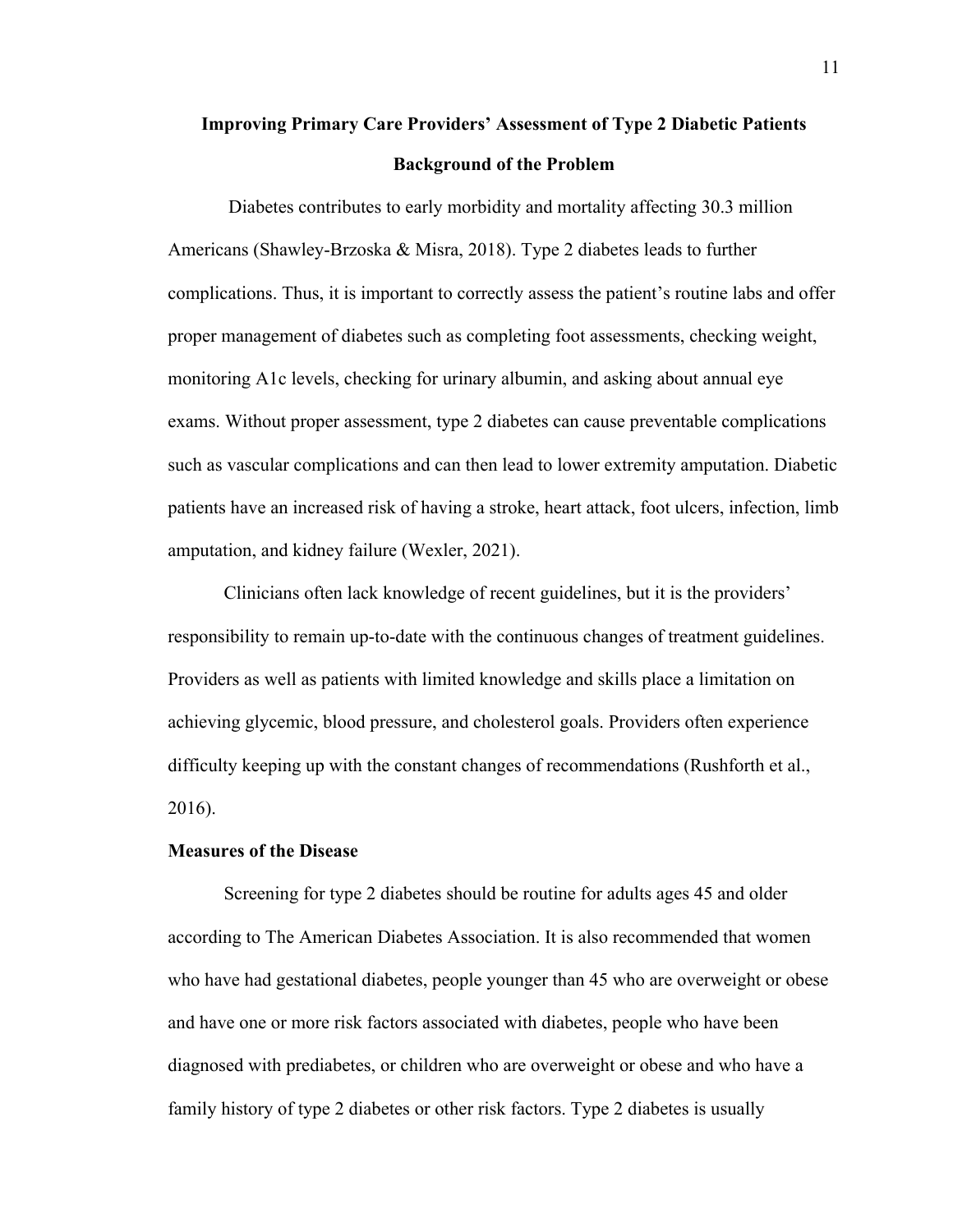measured using a glycated hemoglobin (A1C) test, which measures blood sugar levels for the past 3 months. An A1C level of 6.5% or higher on two separate tests can be used to diagnose diabetes. Type 2 diabetes can also be measured by random blood sugar tests, fasting blood sugar tests, or oral glucose tolerance tests (Mayo Clinic Staff, 2021). Once a patient has been diagnosed, it is imperative to continue monitoring the patient during each visit to avoid complications. This includes A1C levels, foot exams, eye exams, cholesterol levels, kidney function, weight, and blood pressure.

### **Diabetes' Occurrence**

The prevalence and incidence of type 2 diabetes continues to increase as a leading cause of human suffering and deaths. African Americans, Hispanic/Latino Americans, American Indians, and Alaska Natives are at a higher risk of developing diabetes. Young adults are being diagnosed with type 2 diabetes at a high rate due to obesity, smoking, dyslipidemia, or sedentary lifestyles (Kosiborod et al., 2018).

In 2017, more than one million deaths were a result of type 2 diabetes, which ranks as the ninth leading cause of mortality. Complications of type 2 diabetes lead to early morbidity and mortality. Death amongst diabetics younger than 55 are higher as a result of poor control of blood sugar levels. Cardiovascular disease is one of the leading causes of death in type 2 diabetic patients. Coronary artery disease (8.2%), heart failure (3.3%) and stroke (2.2%) contribute to the macrovascular complications of type 2 diabetes. Peripheral neuropathy (7.7%), chronic kidney disease (5.0%), and albuminuria (4.3%) contribute to the microvascular complications of type 2 diabetes (Kosiborod et al., 2018).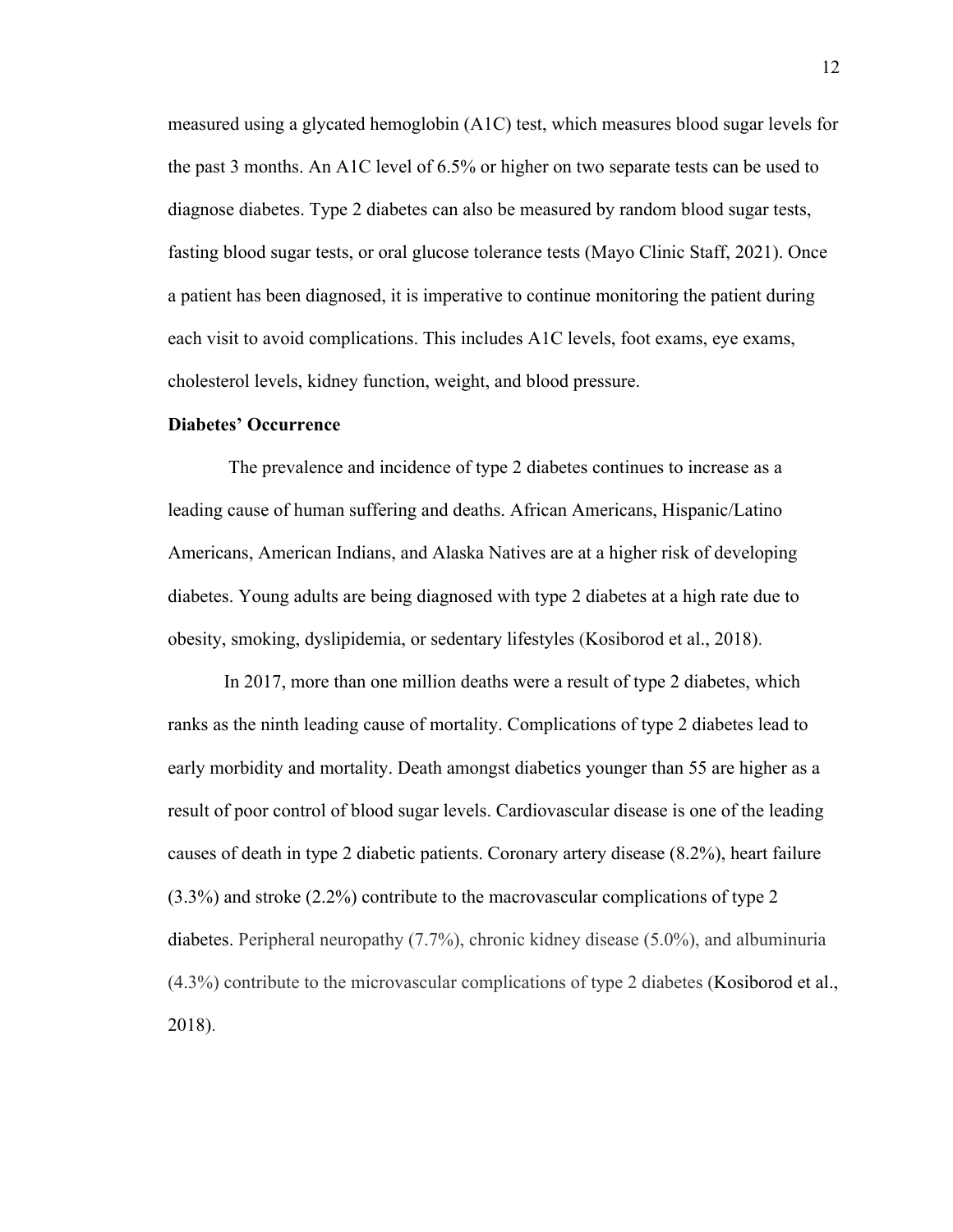#### **Statement of Purpose**

The purpose of this project was to promote the use of ADA assessment guidelines in a primary care clinic setting. The PCPs should be compliant with screening, assessments, and follow-up recommendations to prevent complications of type 2 diabetes. For the purpose of this project, primary care providers were educated and provided with an algorithm to improve the assessment of type 2 diabetic patients. The algorithm consisted of a proper timeline for foot assessment, A1C levels, eye exams, lipid panels, and kidney function tests. The project assessed the baseline knowledge of primary care providers as well as follow-up on the effectiveness of the education of the providers.

### **Significance**

"Currently, 415 million people have diabetes mellitus (DM) with worldwide prevalence of 8.8%. By 2040, it is predicted that about 227 million people will have developed new cases of the disease" (Saraiva Lucoveis et al., 2018, p. 3042). Healthcare providers play a critical role in helping patients properly manage diabetes. Whether this includes monitoring A1c levels, referring the patients to certain specialties, or educating the patients, the providers contribute to the patients' care. Most patients with type 2 diabetes are treated by their PCP; therefore, it is important that providers are consistently utilizing continuing education that includes assessment and management skills. Providers may be able to address a concern before complications arise.

## **Goals/Objectives**

The objectives of this project were to provide primary care providers with an easily assessible tool in order to assess diabetic patients and to improve the assessment of type 2 diabetic patients at the appropriate visit. Providers often find it challenging to

13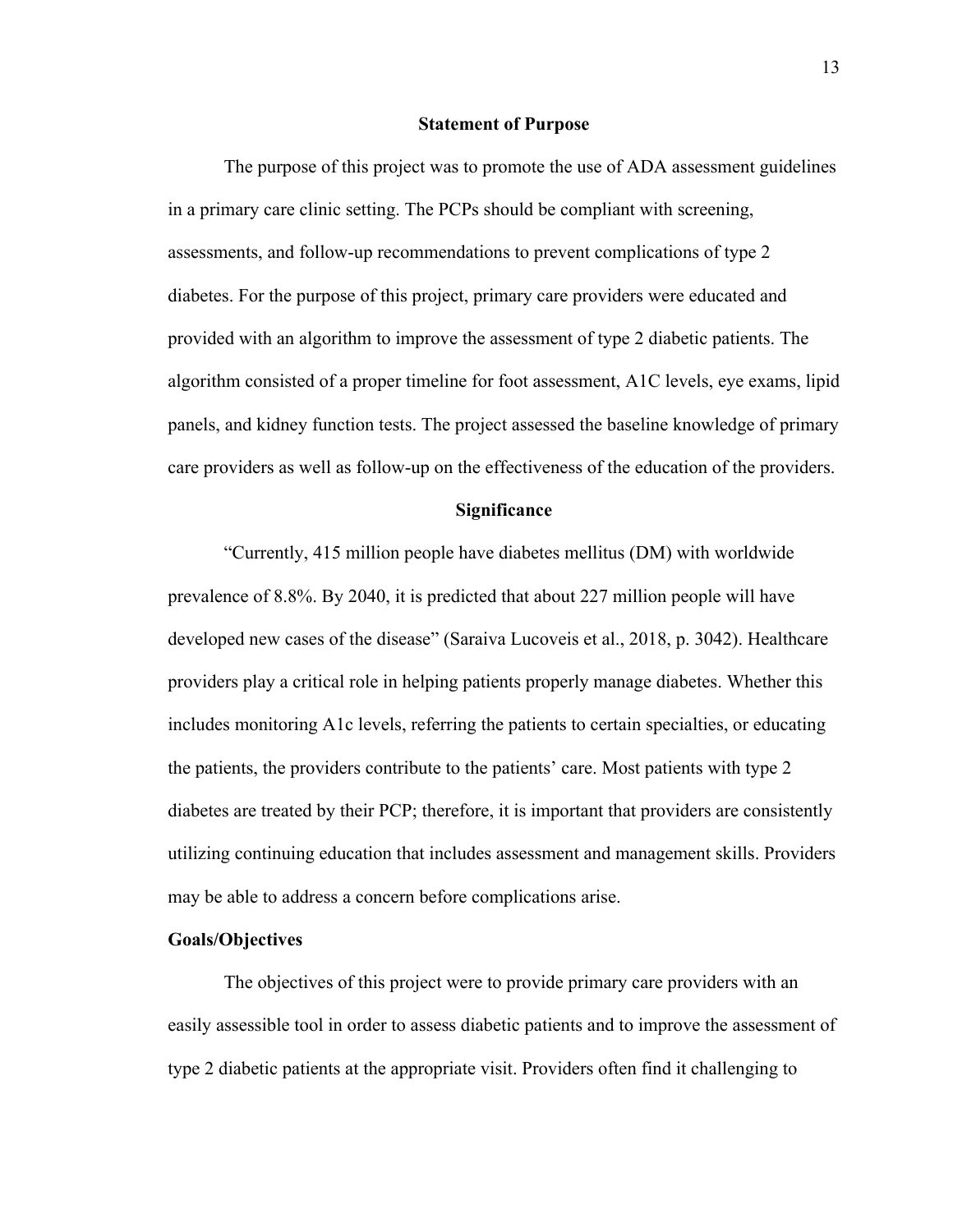recall the changing recommendations (Rushforth et al., 2016). The goal was to improve the care of type 2 diabetics by monitoring eGFR, A1C levels, lipid levels, performing monofilament testing, and recommending eye exam. By improving the assessment of these patients, further complications can be prevented. Early detection of complications by screening patients may delay or even prevent the development of target organ disease. Providers must perform foot exams in order to check the blood flow and sensation in diabetic patients' feet, which should begin at the time of diagnosis. Eye exams must be performed in order to prevent retinopathy or to manage the condition in order to preserve vision. Providers must monitor kidney function to prevent chronic kidney disease or kidney failure. Cholesterol and triglyceride levels must be monitored to prevent or decrease risks of heart attacks, strokes, or even death (Wexler, 2021). Therefore, it is extremely important to encourage providers to correctly assess type 2 diabetic patients at the appropriate visit. The main objective of this project was to provide primary care providers with a resource guide on when to assess type 2 diabetic patients and what to assess.

#### **PICOT Question**

Does implementation of a type 2 diabetes' assessment algorithm improve PCP's knowledge and compliance of ADA assessment guidelines?

## **Defined Terms**

Terms to be defined include implementation, type 2 diabetes, assessment algorithm, PCP, knowledge, compliance, and ADA guidelines.

• Implementation is "the carrying out of planned, intentional activities that aim to turn evidence and ideas into policies and practices that work for people in the real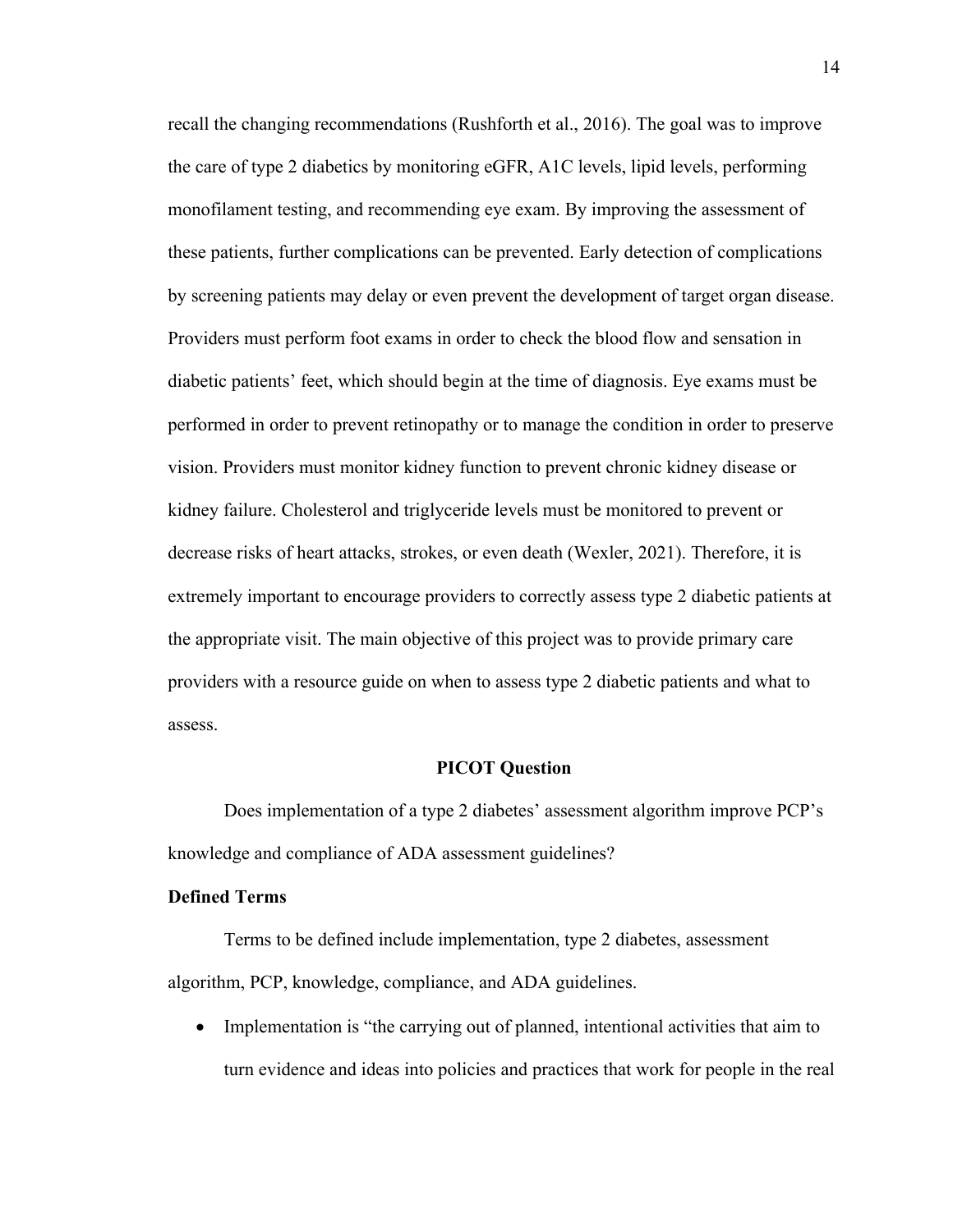world" (The Centre for Effective Services, 2021). Implementation is executing a plan or idea.

- Type 2 diabetes occurs when the body becomes impaired to regulation and uses glucose as a fuel (Mayo Clinic Staff, 2021). Type 2 diabetes results when the body no longer produces adequate insulin in order to function properly.
- An assessment algorithm is developed to provide clinicians with a practical guide that considers evidence-based approaches to assessment (Garber et al., 2019). An algorithm may be used to provide screening guidelines as well as treatment recommendations. The assessment algorithm was used as a tool to aid in the assessment of type 2 diabetic patients. PCPs are primary care providers such as physicians, clinical nurse specialist, nurse practitioners, or physician assistants that coordinate a patient's health care needs (American Academy of Family Physicians, 2021). PCPs that were evaluated in this study were nurse practitioners caring for type 2 diabetic patients.
- Merriam-Webster, Incorporated (2021) defines knowledge as "acquaintance with or understanding of a science, art, or technique". Knowledge refers to the information a person retains through education or experience.
- Compliance is "the process of following rules, regulations, and laws that relate to healthcare practices" (PowerDMS, 2020). Compliance can be defined as following rules or standards that have been set forth.
- The American Diabetes Association [ADA] (2021) guidelines provide providers, patients, policy makers, researchers, and others with the most current evidencebased recommendations for diabetes care, general treatment goals, and tools to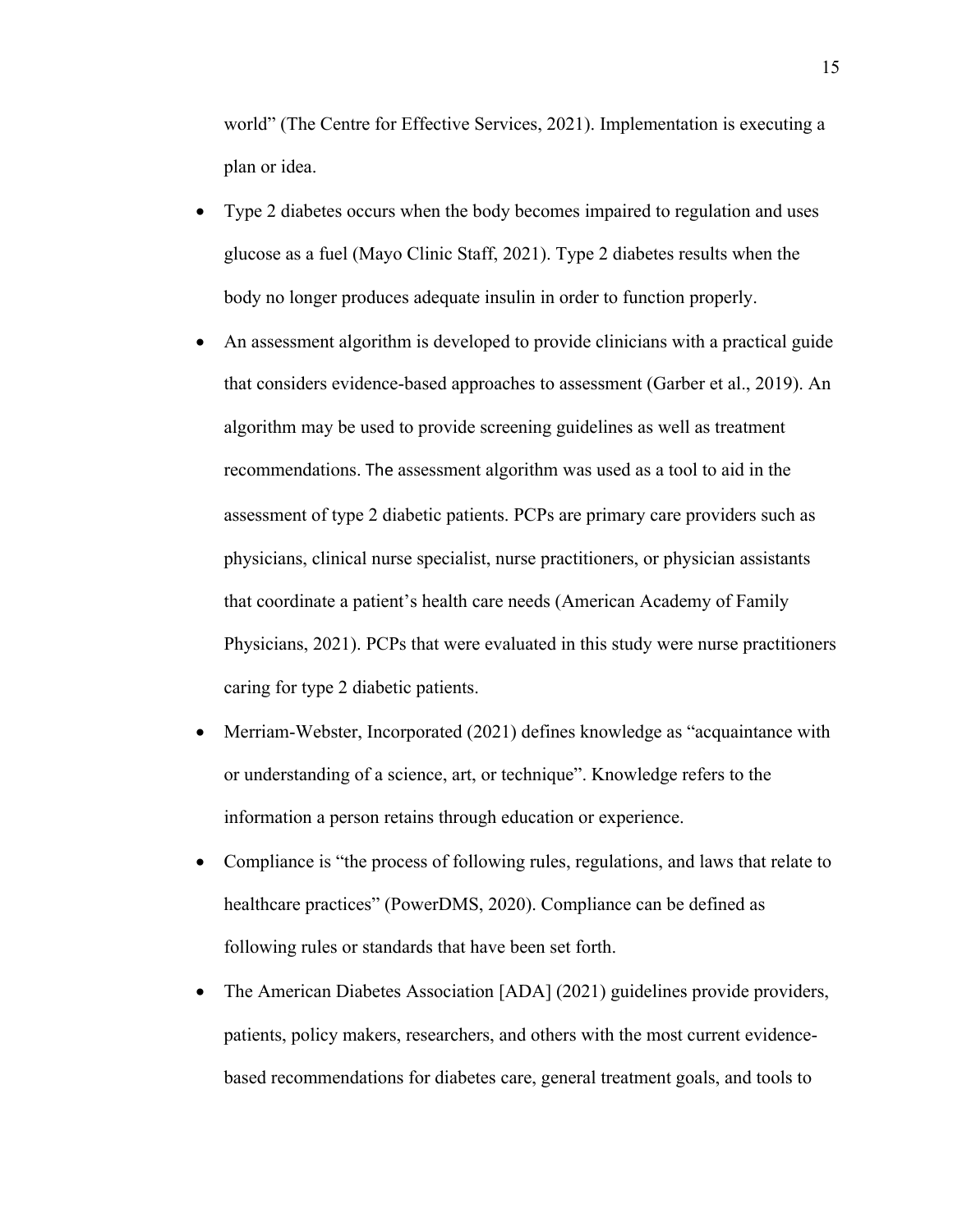evaluate patients. ADA guidelines are a set of standards created by the American Diabetes Association in order to properly manage diabetes.

#### **Population and Setting**

The target population was all PCPs who provide care to type 2 diabetic patients. The setting of this study was conducted in different clinic settings. The accessible population consisted of nurse practitioners (NP) who agreed to participate in the educational session and complete the brief questionnaires. The educational sessions took place in the clinic settings such as provider offices and break areas for personal education sessions. The goal was to utilize a variety of sessions and settings to aide in improving sample size. The clinics included Outreach Health Services located in Heidelberg and Shubuta, Mississippi and The Little Clinic, which includes the Memphis region.

### **Review of Literature**

#### **Search Strategy**

The purpose of designing a research project is to utilize evidence to adequately address the research problem. The researcher must first determine what is wished to be achieved from the project. It is important to search and review the current literature relevant to the project to determine what is already known and what studies have already been done.

To aid in this search, internet search engines were good choices. Google scholar was used to explore articles related to type 2 diabetes for this research project. Studies, guidelines, and recommendations reviewed for this study were published from 2016 to present.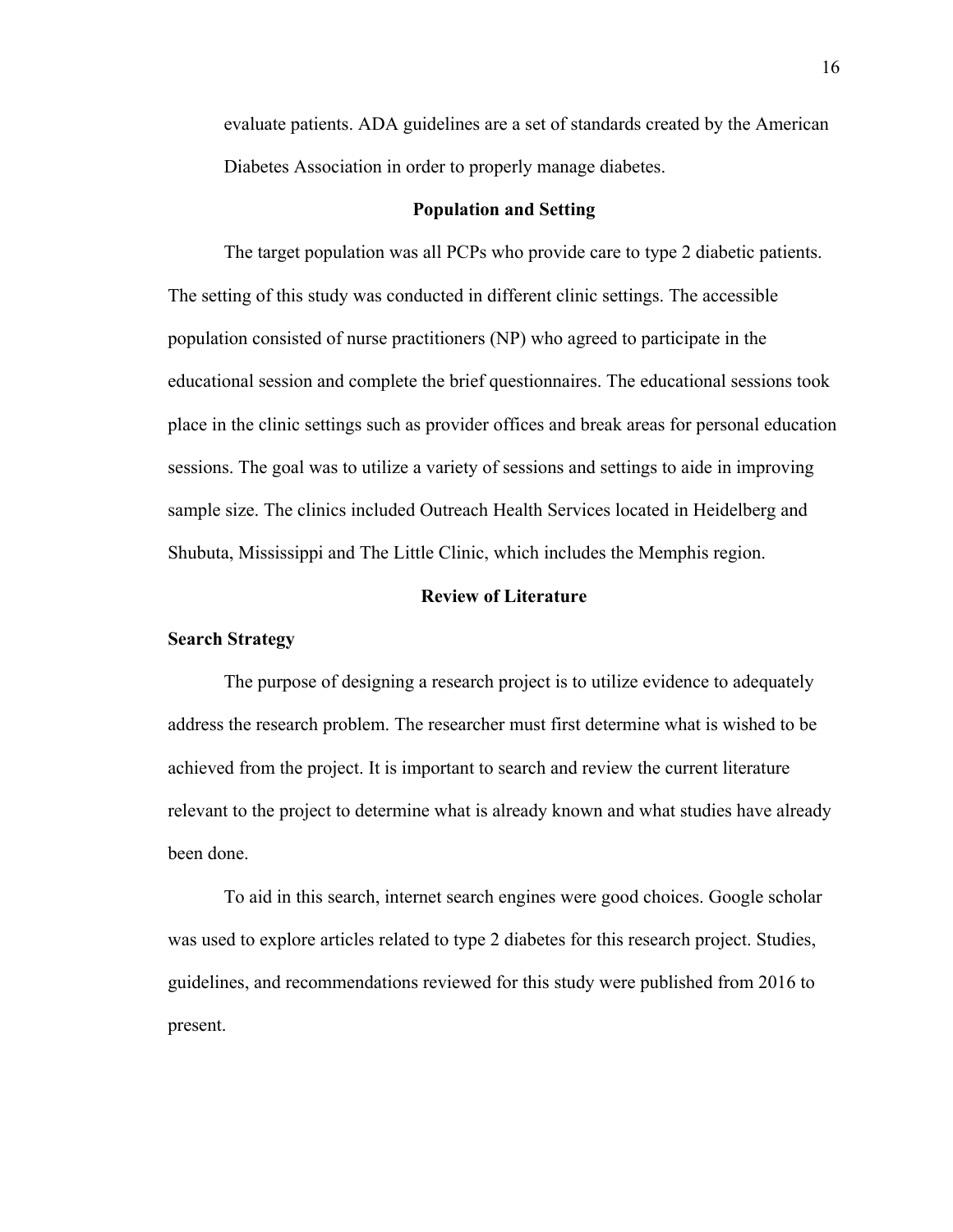The keywords entered were implementation, type 2 diabetes, assessment algorithm, PCP, knowledge, compliance, and ADA guidelines. The original search using type 2 diabetes resulted in approximately 863,000 articles. By adding more specific terms, only viewing peer-reviewed sources, and limiting years of publication from 2016- 2022, the researcher was able to narrow the search to a smaller volume of literature that was more pertinent to the current study (see Appendix C for Search Strategy Key Terms).

#### **Literature Synthesis**

As mentioned above, numerous studies were reviewed while researching the assessment of type 2 diabetes. The literature explores variables connected with diabetes and provides evidence of the need for a better approach to controlling health impact, including treatment. Several sources examined interventions to reduce diabetes prevalence.

Murchison et al. (2017) focuses on factors that impact diabetic patients' adherence to eye care follow-up. This study was completed in four years on 1,968 diabetic patients to evaluate their adherence. The study showed that 42.6% of diabetic patients actually followed-up for their initial eye exam. A patient's ethnicity and insurance status were a factor in a patient's compliance. Patients with Medicare have the highest adherence rates, whereas Medicaid patients had the lowest adherence. Distance also contributed to adherence. Patients residing more than 10 miles from a healthcare facility were shown to have elevated A1C levels. Smokers are less likely to follow eye care recommendations due to not having an understanding of the importance of eye exams. This study shows that early identification and regular eye exams can prevent diabetic retinopathy. The American Academy of Ophthalmology recommends dilated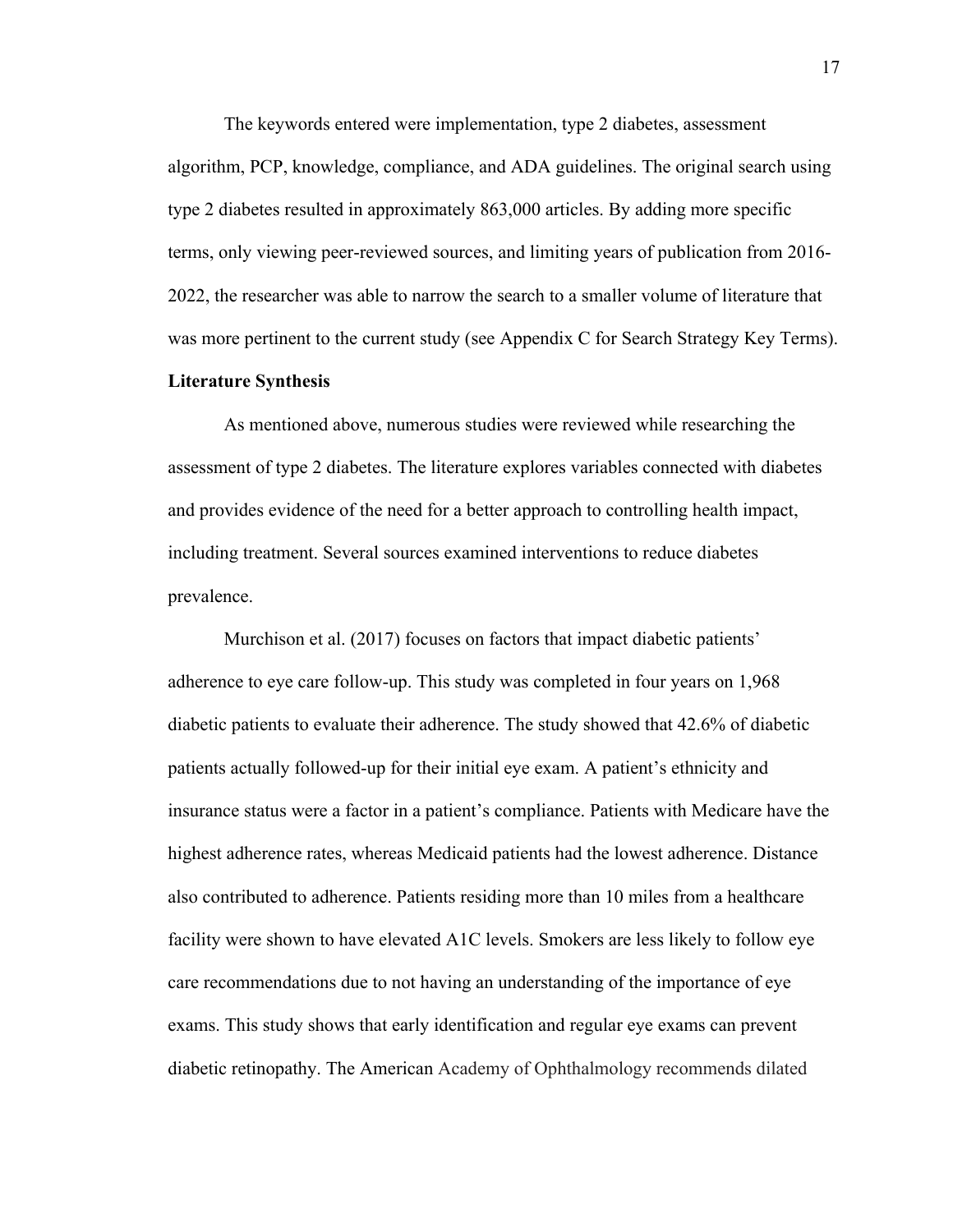fundus examinations yearly but more frequently for advanced diabetic retinopathy (Murchison et al., 2017). Therefore, it is imperative that primary care providers are recommending regular eye examinations.

The study by Kosiborod et al. (2018) included patients from primary and specialist healthcare settings to assess the prevalence of vascular complications in 15,992 type 2 diabetic patients. Microvascular and macrovascular complications were both assessed. Microvascular complications include nephropathy, retinopathy, and neuropathy. Macrovascular complications include coronary artery disease, cerebrovascular disease, peripheral artery disease, heart failure, and implantable cardioverter defibrillator use. Results showed that 18.8% of patients had macrovascular complications. 12.7% of patients developed microvascular complications. "Our findings highlight a key opportunity for improved monitoring of complications, and the importance of early and aggressive risk factor modification" (Kosiborod et al., 2018). It is important to assess patients for neuropathic changes and nephropathic function at the appropriate time.

The risk factors of lower extremity amputations in type 2 diabetic patients were examined by Shatnawi et al. (2018). 225 type 2 patients were included in the study. 76.9% of patients had evidence of infection in the lower extremity. 45.3% of patients had ulcers of the feet. Risk factors found to cause higher incidence of lower limb amputation included at least 15 years of diabetes diagnosis, A1C level of 8 or more, patients on insulin, patients with chronic renal impairment, patients with hypertension, patients with history of stroke, patients with gangrene, and patients with cardiac diseases. Monofilament tests were used to characterize the foot ulcers (Shatnawi et al., 2018). This

18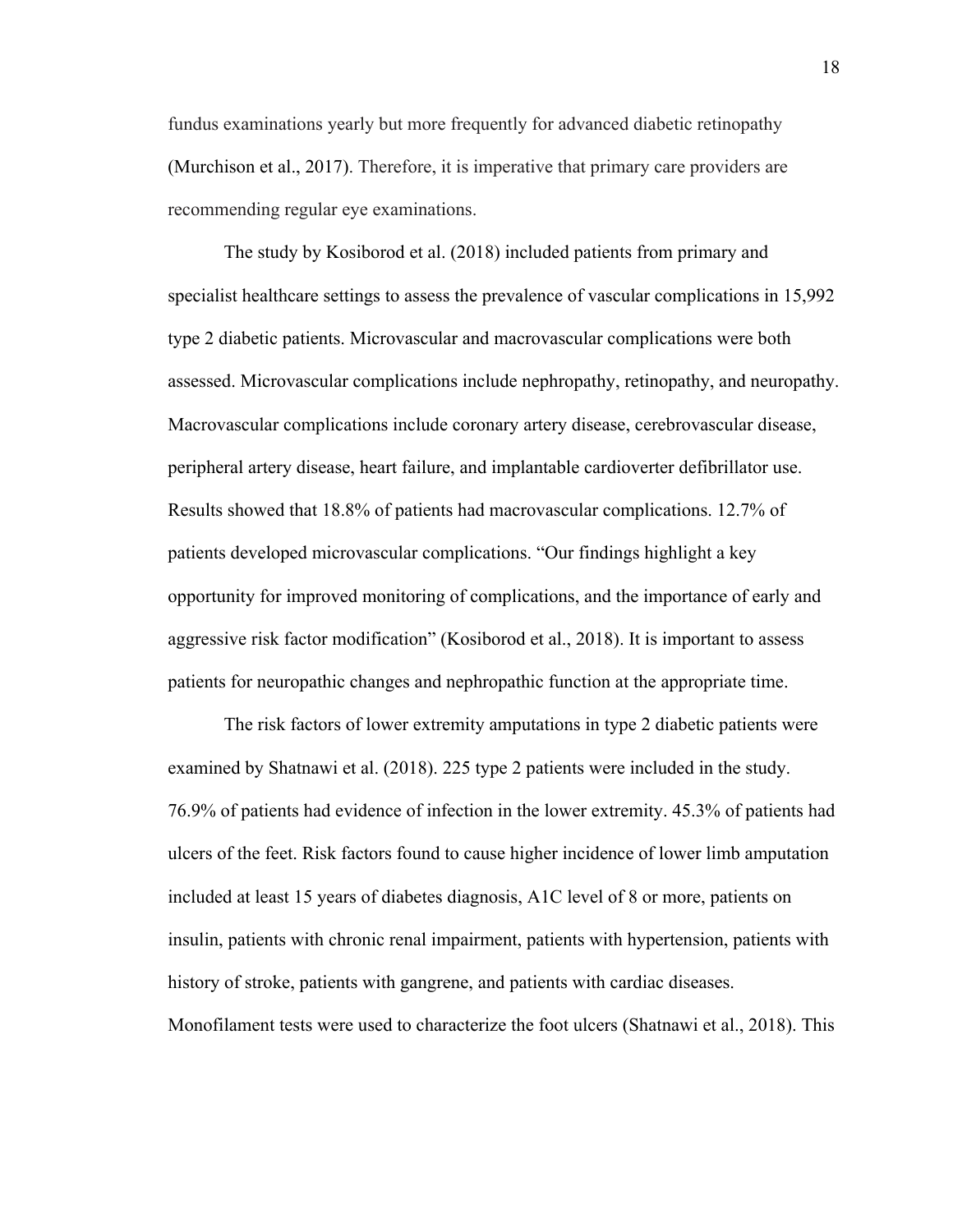study emphasized the importance of PCPs completing monofilament tests following ADA guidelines.

Webb, Rheeder, and Wolvaardt (2019) assessed the ability of primary care clinics to provide quality diabetes care. Twelve primary healthcare clinics were audited based on national treatment guidelines. Results showed that none of the twelve clinics had monofilaments available. All twelve clinics had scales and blood pressure cuffs available. Eleven of the clinics had some type of diabetes guideline available in their clinic. None of the clinics had nutrition advisors. Utilizing the correct equipment, supplies, and material are all vital in providing care to type 2 diabetic patients. If the clinics are not provided with equipment needed to manage diabetes, the patients suffer as a result. Evidence-based clinical guidelines provide PCPs with standards of care to integrate into daily practice with a specialist readily available (Webb, Rheeder, & Wolvaardt, 2019).

In the Rushforth et al. (2016) systematic review, 32 studies were included: 17 address general diabetes care, 11 glycemic control, three blood pressure, and one cholesterol control. Providers complained that it was difficult to convince patients to make changes. Physicians also found it difficult to keep up with the evolving recommendations or even recall what the recommendations are. Some providers lacked confidence in necessary treatment changes. PCPs stated that there was not always someone to ask for advice nor any protocols in place. Rushforth et al. (2016) concluded that clinicians are experiencing anxiety and uncertainty related to treating type 2 diabetes. The providers in this study would most likely benefit from an assessment and a treatment algorithm to provide directions on caring for type 2 diabetic patients.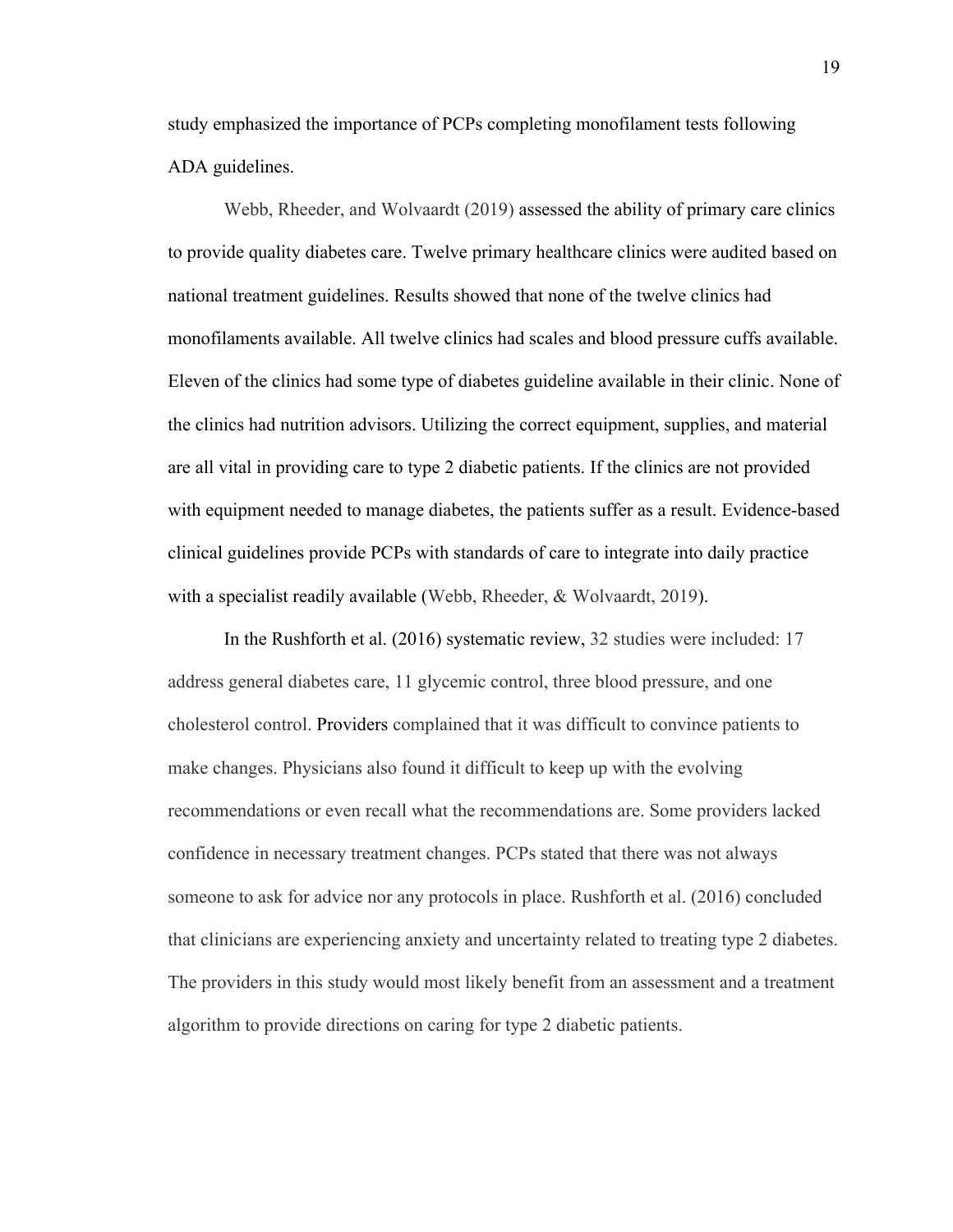Rawshani et al. (2017) discussed the excess risk of death and cardiovascular disease in type 1 and type 2 diabetic patients. A total of 36, 869 patients with type 1 diabetes and 457, 473 patients with type 2 diabetes were included in this study. Patients were shown to be managed properly, which led to a 40% reduction in cardiovascular complications in type 1 diabetics and a 40% reduction in patients with type 2 diabetes. Mortality rates also decreased as well. Hospitalization rates for patients with coronary heart disease, acute myocardial infarction, hypertension, and the rate of macroalbuminuria decreased among patients with type 1 and type 2 diabetic patients when potential complications were prevented (Rawshani et al., 2017).

Erwin, Pitlick, and Peters (2015) conducted a study regarding management of blood pressure, A1C levels, and cholesterol in patients with diabetes after discharge from a pharmacist-managed ambulatory clinic. The study showed that 69 patients who were discharged from an ambulatory clinic after meeting their blood pressure, A1C, or LDL cholesterol goal failed to maintain that goal. 35 patients failed to maintain LDL cholesterol goals, 22 failed to maintain A1C goals, and 42 patients failed to maintain systolic blood pressure. The majority of these patients were elderly, obese men. This study demonstrated that as long as patients were being managed by pharmacists within the ambulatory clinic, they met their goals. Once the patients were discharged, they failed to maintain clinical goals (Erwin, Pitlick, & Peters, 2015). Patients are dependent on their providers for managing their diseases.

#### **Conceptual/Theoretical Framework**

Nursing theories help define nursing care and provide a foundation for clinicaldecision making. Nurses can utilize nursing theories and models to improve quality of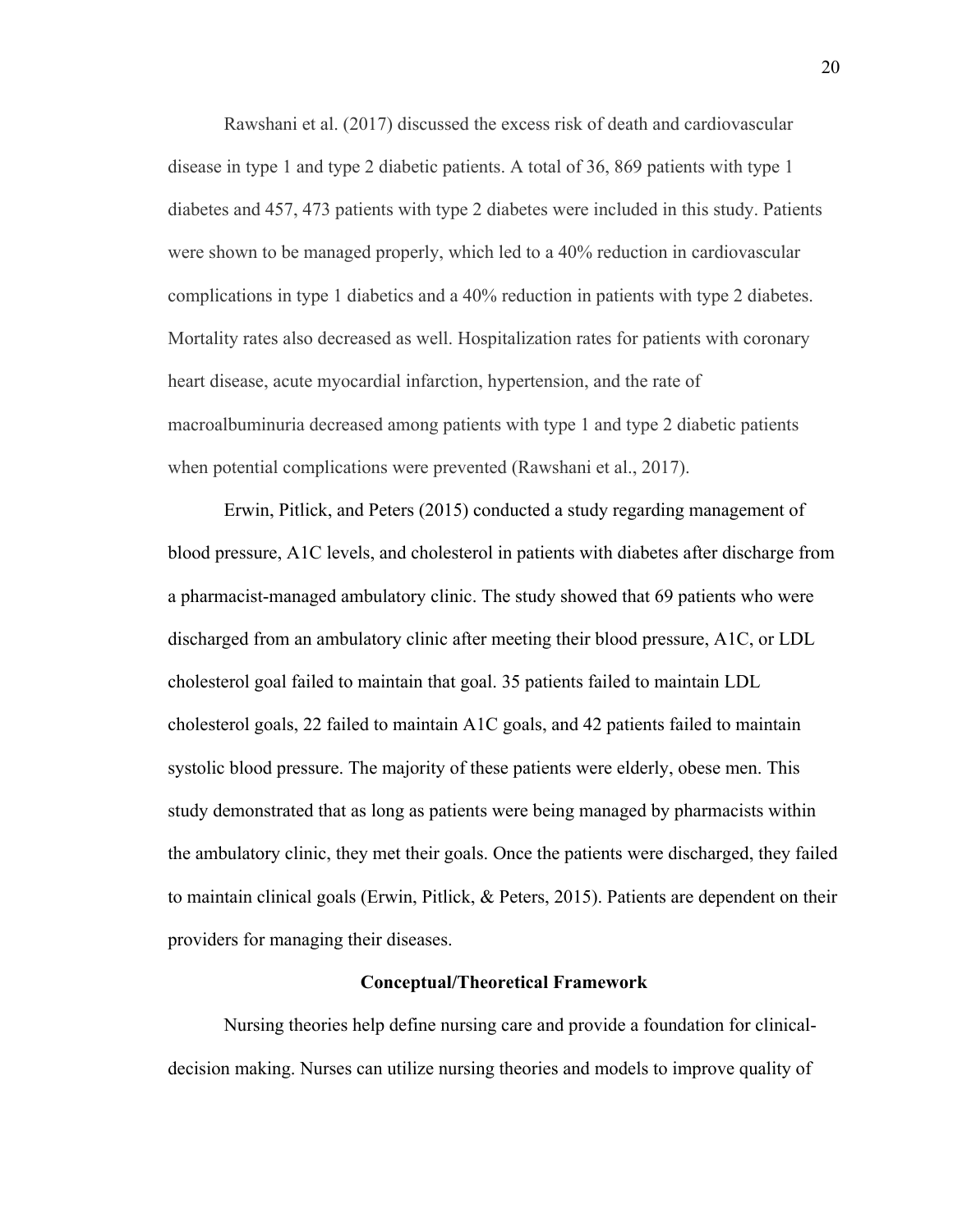care and patient outcomes. Nursing theories and models guide nurses in asking the correct questions and in understanding how to process the information. Patricia Benner introduced the *From Novice to Expert* model in 1982 as it relates to nurses' clinical experience (Ozdemir, 2019).

Patricia Benner's model *From Novice to Expert* served as the framework for this scholarly project. Through this framework, processes were assessed to determine compliance with current recommendations for treatment. This project allowed for improvements if needed in the primary care clinic processes to ensure exceptional evidence-based patient care. Dr. Benner's Novice to Expert theory "stands on how a nurse develops nursing knowledge, skill, clinical competence and comprehension of patient care through complete theoretical training and experiential learning from novice stage to expert stage" (Ozdemir, 2019, p. 1280). This model facilitates learning and acceptance of change from beginning to end. Dr. Benner introduced five levels of advancement. Each level is discussed below in relation to this project.

Novice, the first level, is described as the beginning. Providers must understand their current practice and why diabetes is significant in the community. This scholarly project focused on current practice and the move towards complying with the current recommendation for diabetes treatment. Once the level of novice has been achieved, movement to the second level is warranted. The second level is signified as advancement. Advancement is accomplished with the understanding of current practice and why treatment is pivotal. At the advancement level, providers are aware of what the current evidenced-based diabetes treatment guidelines encompass. The third level is competence. At this level, providers implement treatment as recommended with full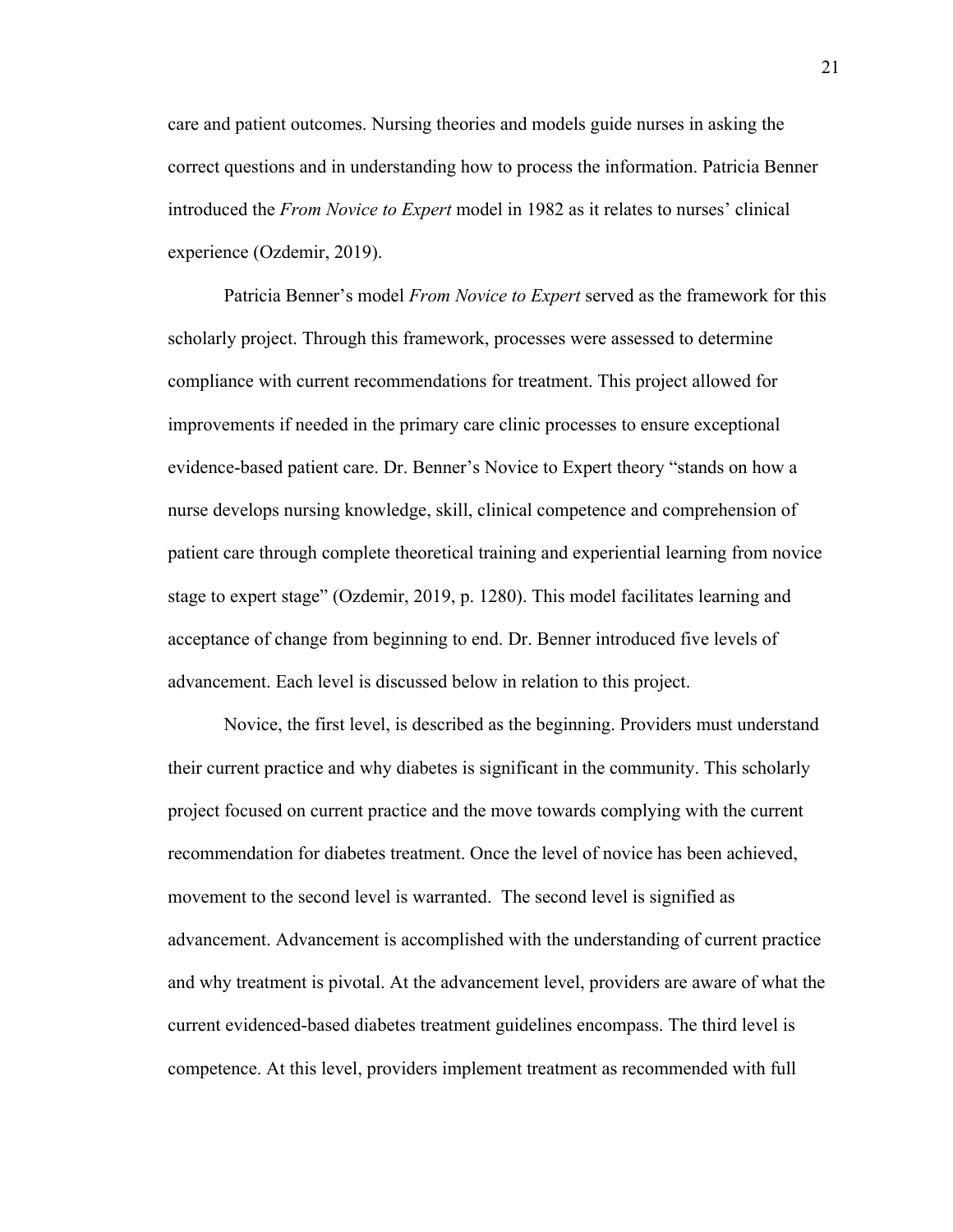support and knowledge of understanding the change and need for change in the process. The fourth level ensures proficiency. Proficiency is determined by streamlining processes of change ensuring compliance with current guidelines. The final level is expert. Providers must acknowledge and understand mistakes from previous experience, ensure complete compliance with guidelines, and demonstrate ability of autonomy.

In conclusion, Benner's model was a guide in the implementation of the Type 2 diabetes assessment algorithm. Majority of the seasoned PCPs have at some point advanced into the expert level, but they have reverted back to the novice level due to the constant modifications of guidelines. Maintaining the expert level requires training and educating. The studies showed that most patients are not being adequately managed by PCPs, and implementation of an algorithm would be beneficial in any PCP clinic.

#### **Project Implementation/Methodology**

This quality improvement project regarding the assessment of type 2 diabetic patients was adherent to Mississippi University for Women's guidelines with approval from the Mississippi University for Women Institutional Review Board obtained prior to implementation. (see Appendix B for IRB Approval). Participants were recruited by both email and personal request. To aid in improving treatment of type 2 diabetes, the methodological framework for this study is Plan-Do-Study-Act (PDSA) cycle.

# *Plan*

The dissemination of an algorithm on the current evidence-based practice ADA guidelines for type 2 diabetes assessment was provided to each provider (see Appendix A). Also, a pretest inquiring about providers' knowledge and compliance with diabetes screening guidelines was developed and administered to each participant (see Appendix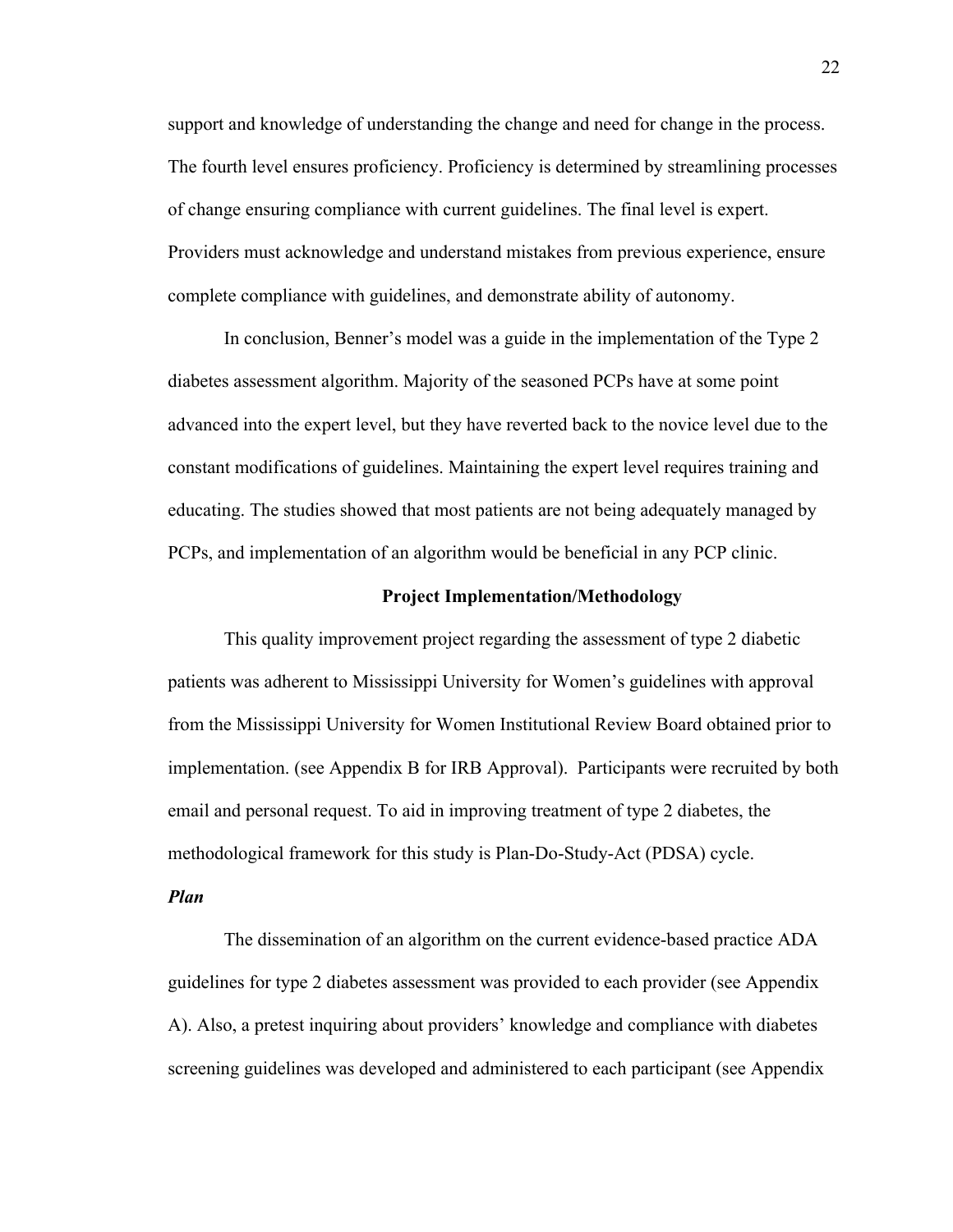D for Pre-test questionnaire). Following the pretest and educational session, a post test was then administered (see Appendix E for Post-test questionnaire). Google Forms was used to collect responses to each questionnaire.

*Do*

The providers then applied their knowledge over a 3-month period. The providers were expected to utilize the algorithm while providing care to type 2 diabetic patients. The providers were also expected to be in compliance with ADA assessment guidelines after education was provided.

### *Study*

At the end of the project, providers' compliance was evaluated through the Post Education Self-evaluation questionnaire (See Appendix F). The providers were able to evaluate themselves and provide a measurement of where they stand with ADA assessment guidelines compliance. This allowed for evaluation of the effectiveness of this project.

# *Act*

The project provided assessment of current practice for type 2 diabetes treatment at the clinic sites. This assessment showcased the necessity to implement an algorithm that embraces current guidelines for type 2 diabetes assessment. The PDSA module is utilized in a cyclic manner until the personnel are at the expert level, as defined by Patricia Benner's Novice to Expert theory (Ozdemir, 2019).

#### **Tools/Instrumentation**

The tools and instruments for this project include pre- and post- test, a diabetes assessment algorithm, and a Post Education Self-evaluation questionnaire .The document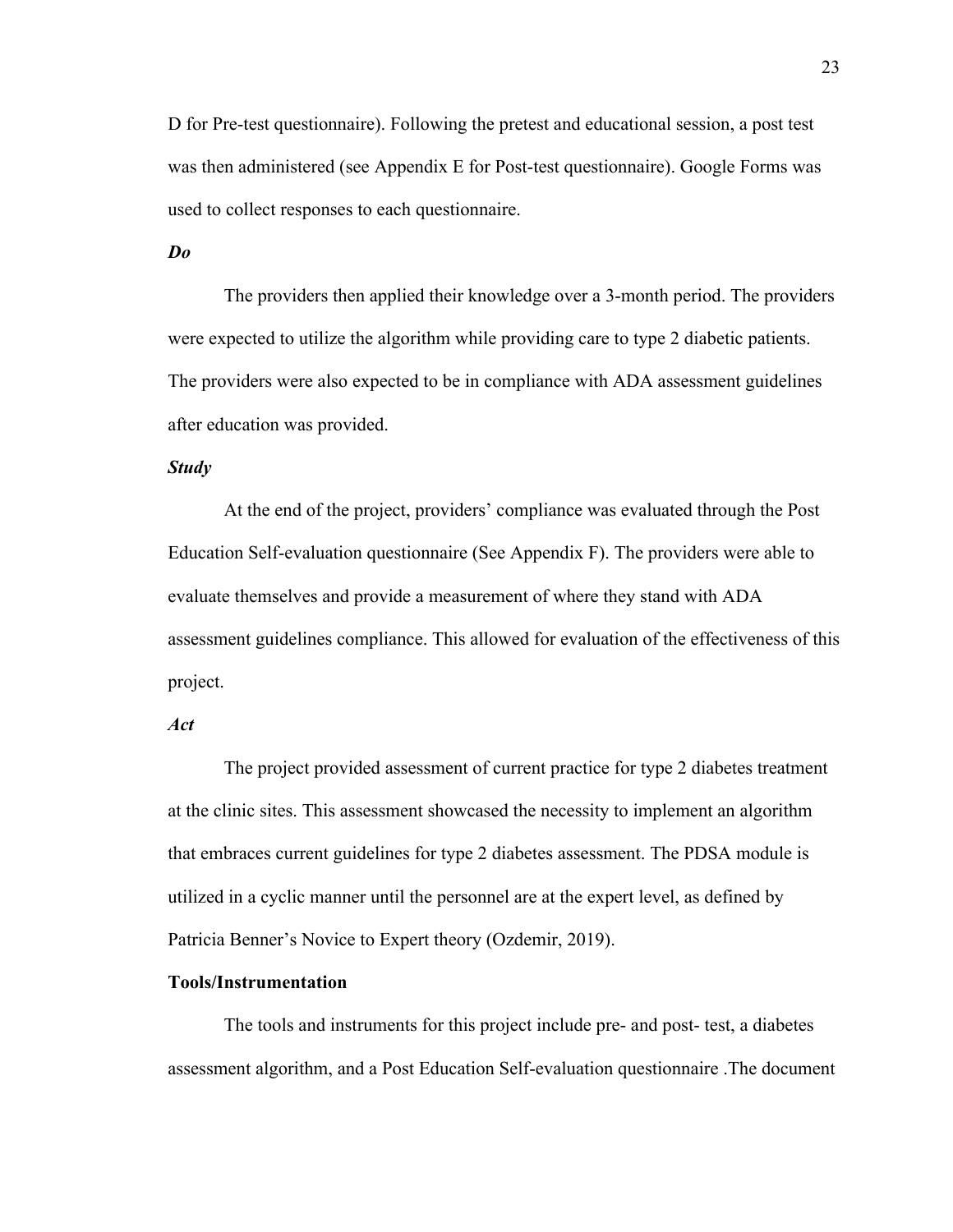entitled "Type 2 Diabetes Assessment Algorithm" in Appendix A was utilized as a major reference for the educational sessions.

The algorithm was devised to provide easily accessible type 2 diabetes assessment ADA guidelines to providers. The algorithm consisted of proper timing of eye exams, eGFR or urinary albumin, A1C, lipid profile, and monofilament tests. The pretest, post-test, and post education questionnaire utilized were developed by the researcher and therefore, only have face validity. Each questionnaire was reviewed by the project advisor prior to application for IRB approval (see Appendix D for pre-test, Appendix E for post-test, and Appendix F for post education questionnaire).

# **Evaluation Methods**

As discussed above, evaluation methods included pre-test, post-test, and post education self-evaluation questionnaire. Data collected from nurse practitioners was first compiled in Microsoft Excel. Data was sent to a professional statistician to assist in statistical analysis. Subsequent analyses were performed using IBM SPSS Statistics Software, v. 27. Descriptive statistics were then completed by the researcher. The goal was to evaluate what knowledge the providers have before education, evaluate how well the providers comprehended the education provided, and to evaluate whether the providers actually applied the knowledge.

# **Project Timeline**

This project was proposed during the fall semester of 2020. Research of current literature was begun, and questionnaires were developed as well. An algorithm was then created based on 2021 ADA guidelines and reviewed by the advisor. Approval from the IRB was then granted in the summer semester of 2021. Following IRB approval,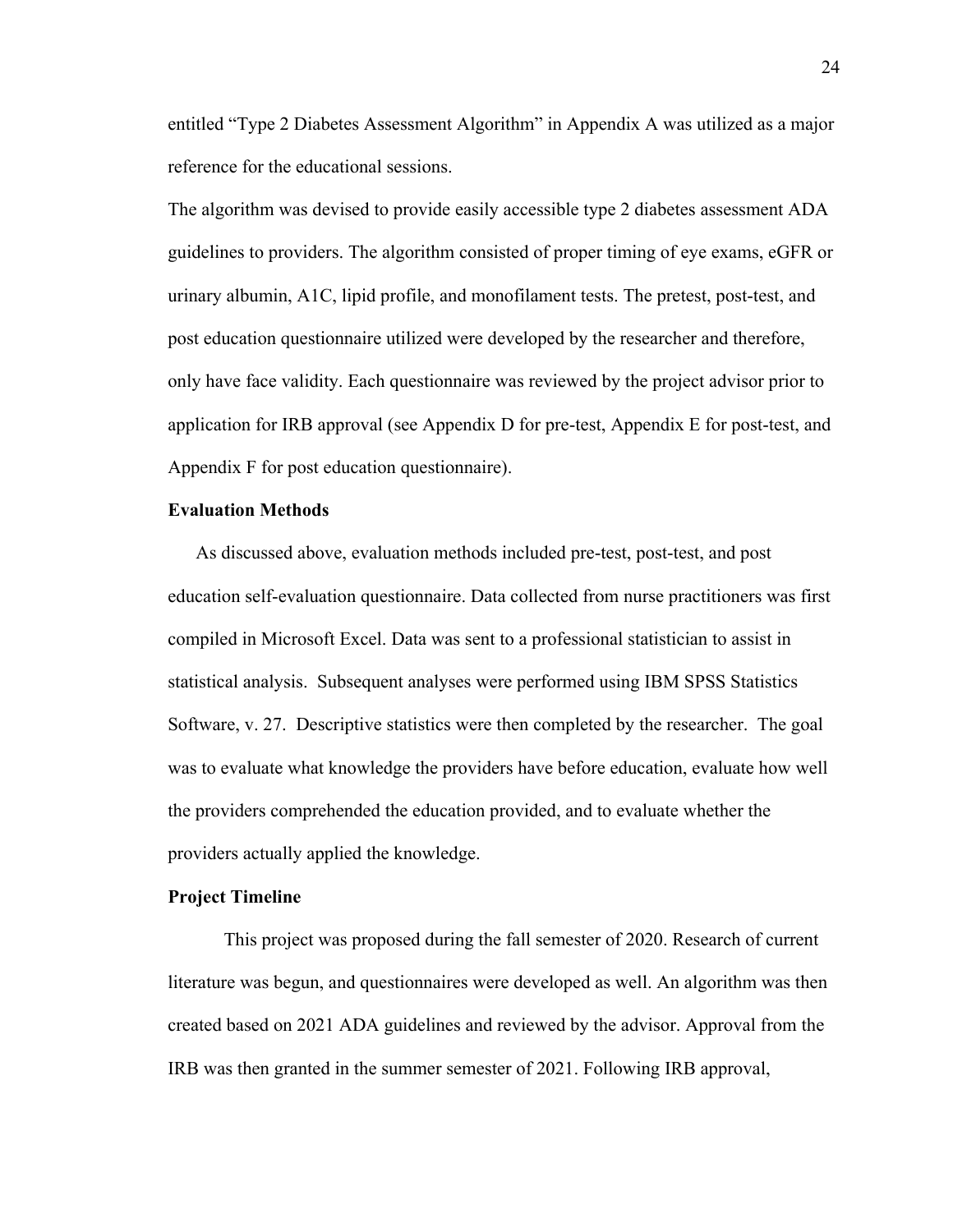materials were then transferred into Google Forms to be distributed to potential participants. Educational sessions lasting approximately fifteen minutes took place throughout the fall semester of 2021 in which pre-test, the type 2 diabetes assessment algorithm, and post-test were administered. The self-evaluation questionnaire was collected 2-3 months following each session. At the completion of data collection, data were compiled into an Excel spreadsheet and delivered to a statistician to assist in the interpretation of findings. Results were compiled in January and February of 2022. Final defense of the project took place at the conclusion of the spring 2022 semester.

#### **Results**

This quality improvement project was conducted with the goal of increasing provider's awareness of Type 2 diabetes assessment guidelines according to the ADA. Educational sessions were conducted in which a pre-test was administered beforehand, post-test administered immediately following the session, and self-evaluation was administered two to three months later. Descriptive and inferential statistics were utilized in the analysis of responses provided from questionnaires.

#### **Participants**

Three surveys were given: pre-test, post-test, and three-month follow-up. A total of 25 nurse practitioners completed the pre-test, 19 completed the post-test, and 12 completed the three-month follow-up surveys. The experience of respondents was selfreported on the pre-test and post-test. Of the 25 participants who completed the pre-test, most had less than five years of experience (see Figure 1). Each participant had experience in primary care and had treated type 2 diabetic patients.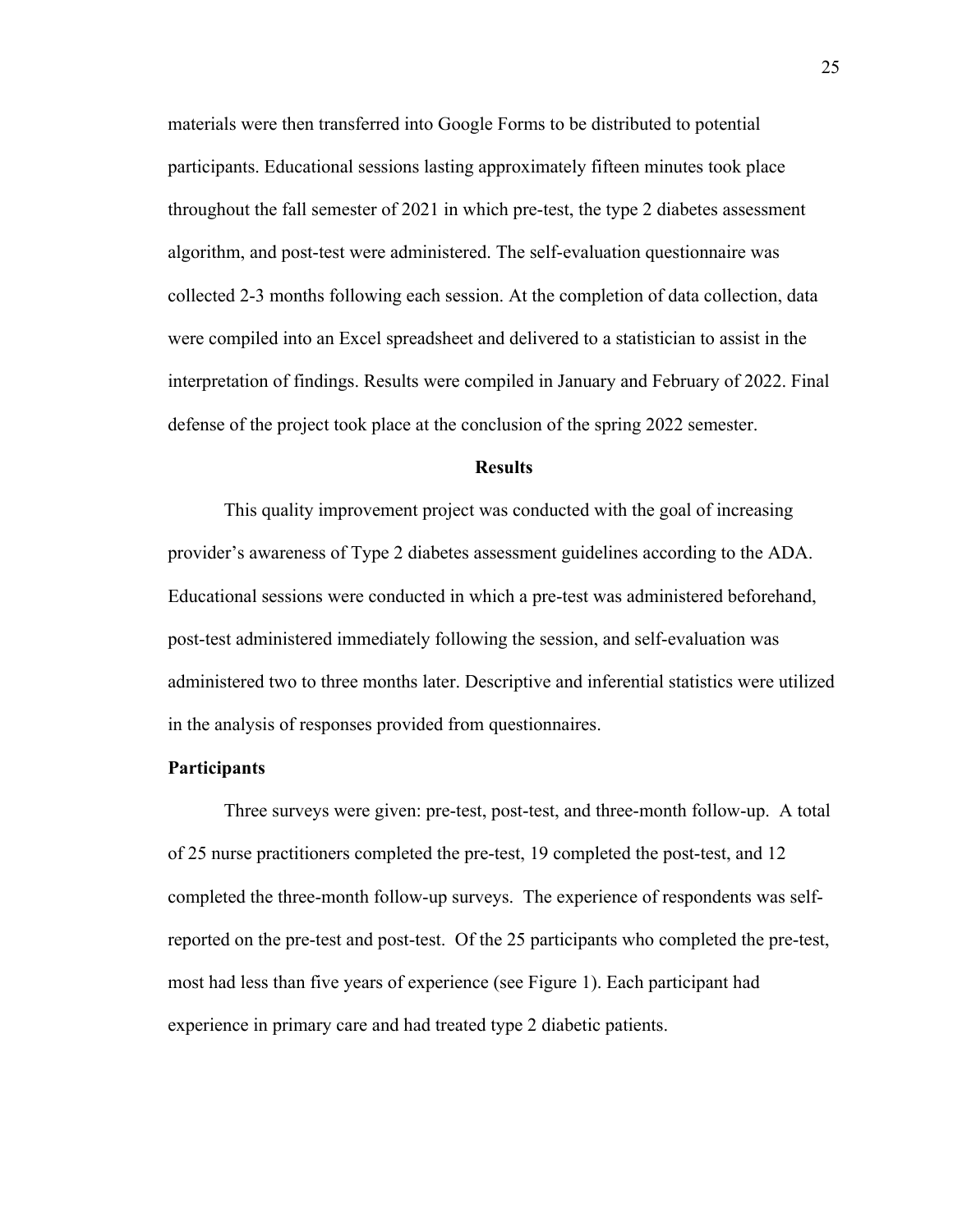# **Figure 1.**





Note: This chart shows the years of nursing experience for pre-test survey respondents.

# **Outcomes**

Providers often struggle to grasp the ever-growing field of medical knowledge. Providers must maintain a sense of curiosity in order to avoid becoming complacent with outdated diagnostic and treatment algorithms. According to the results, providers were unaware of proper timing of the assessments of type 2 diabetes. This was possibly due to not integrating revised guidelines into their practice. It can be difficult to keep up with the various guidelines. This is why providers may benefit from easily accessible tools such as algorithms. One professor stated, "Even when a guideline is clear and relevant, other doctors say inadequate dissemination and implementation can still derail quality improvement efforts" (Nelson, 2016). The results of this project were not significant as explained below.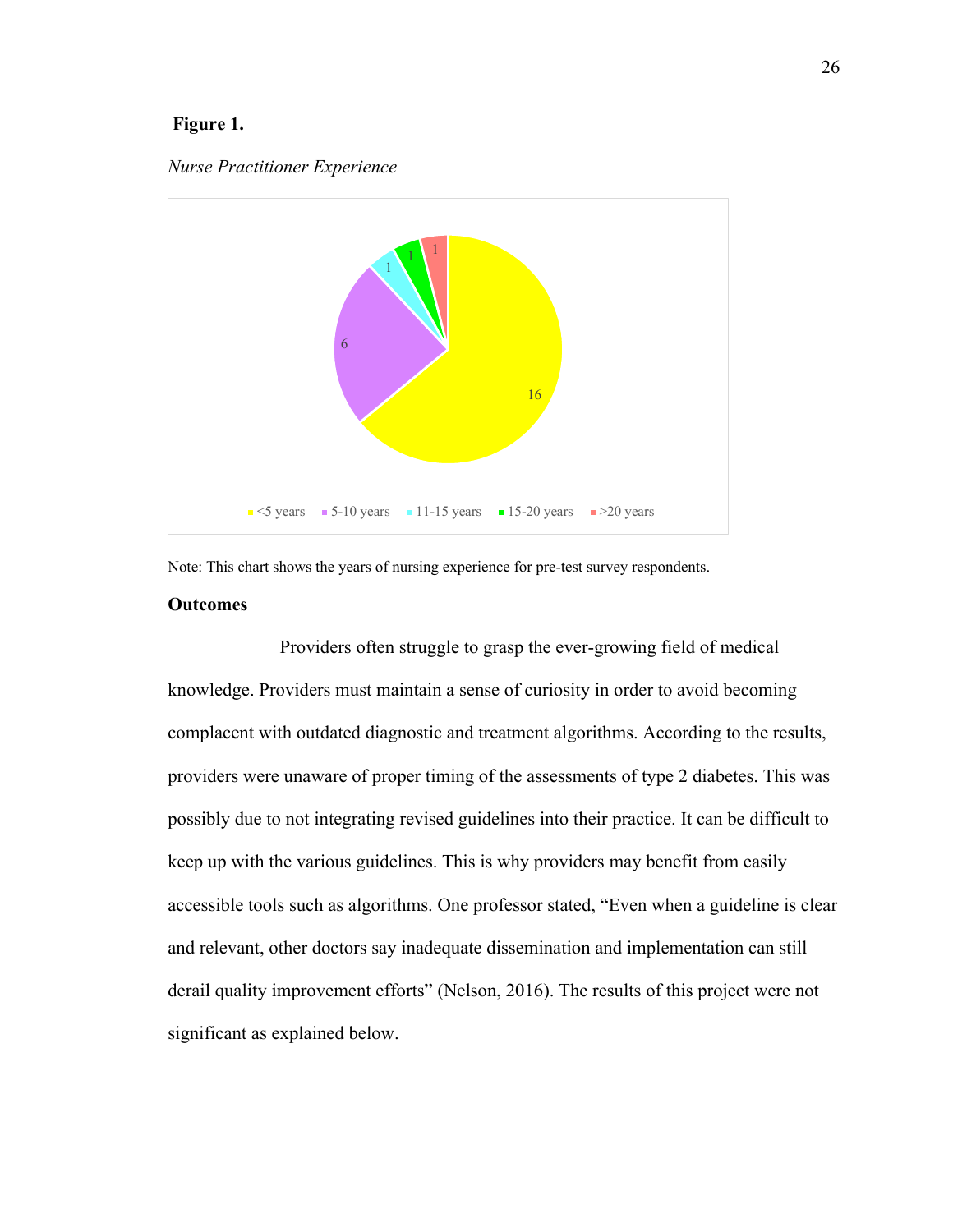# *Pre-test versus Post-test*

The pre-test and post-test surveys were scored based on correct answers provided by the student researcher. Each survey had a total possible score of five points. The distribution of scores from the returned surveys is shown in Figure 2. The scores on the pre-test ranged from 2 to 5, with an average score of 3.56 and a standard deviation of 0.82. The scores on the post-test ranged from 2 to 5, with an average score of 3.74 and a standard deviation of 0.81. Figure 2 utilizes a histogram to show results of the total number of participants correctly answering the pre-test versus post-test. For instance, there were a total of 25 participants scoring a 4 out of 5 on the pre-test and post-test. 16 of these participants, shown in blue, scored a 4 on the pre-test, and 9 of those participants, shown in orange, scored 4 out of 5.

# **Figure 2.**



#### *Pre-test versus Post-test*

*Note.* Score distribution of pre-test and post-test surveys, where a maximum score is five points.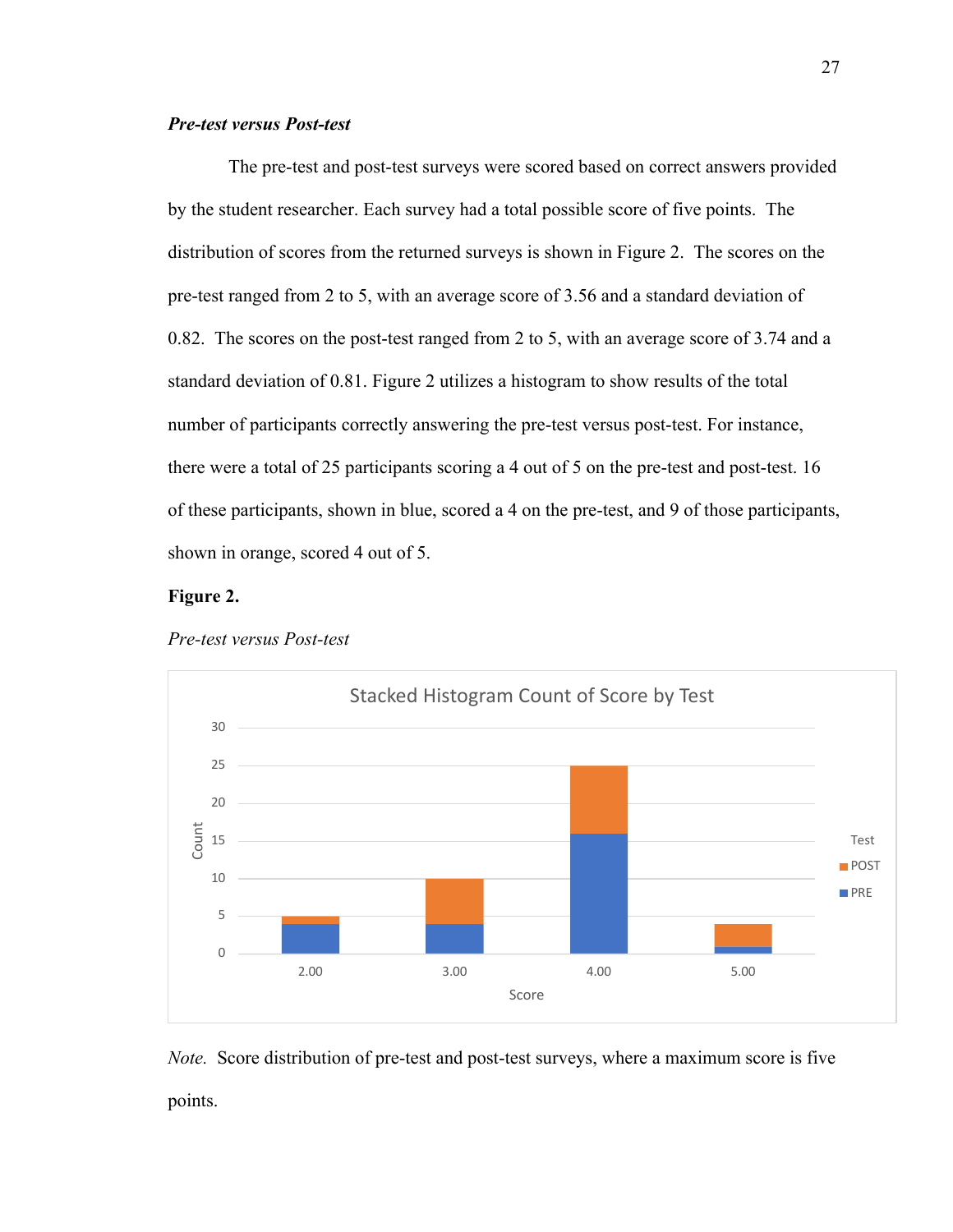A one-way analysis of variance (ANOVA) was conducted to determine if there was a significant difference in scores between the pre-test and post-test surveys. ANOVA results showed no statistical difference between the scores of the two surveys  $(F(1, 42) = .509, p = .479)$ . While the average score improved by 0.18 points, the difference is not statistically significant and may have been due to chance.

Every participant answered the question correctly regarding the assessments that should be routinely done when managing type 2 diabetes, which include A1C tests, eye exams, lipid panels, monofilament tests, and urinary albumin shown in Appendix D and Appendix E. Another question asked, "In patients with stable glycemic control, how often should A1C testing be done?". 83.3% of participants answered this question incorrectly on the pretest.

A1C testing should be done once a year when glycemic control is stable. In participants experienced 5-10 years, only one participant answered the question correctly on the pre-test. 100% of participants with more than 10 years of experience answered the question incorrectly on the pre-test and post-test. On both the pre-test and post-test, 100% of participants answered the question correctly regarding A1C testing in patients with unstable glycemic control or whose therapy has changed. The correct answer is every 3 months. 75% of participants answered correctly on the pre-test stating that eye exams should be completed every 1-2 years in glycemic controlled type 2 diabetic patients if there is no evidence of retinopathy. 25% of participants answered every 6 months in response to the question. Three out of nine participants who have 5 or more years of experience answered the question incorrectly. The final question asked was "How often should monofilament testing be done on type 2 diabetic patients?". The answers varied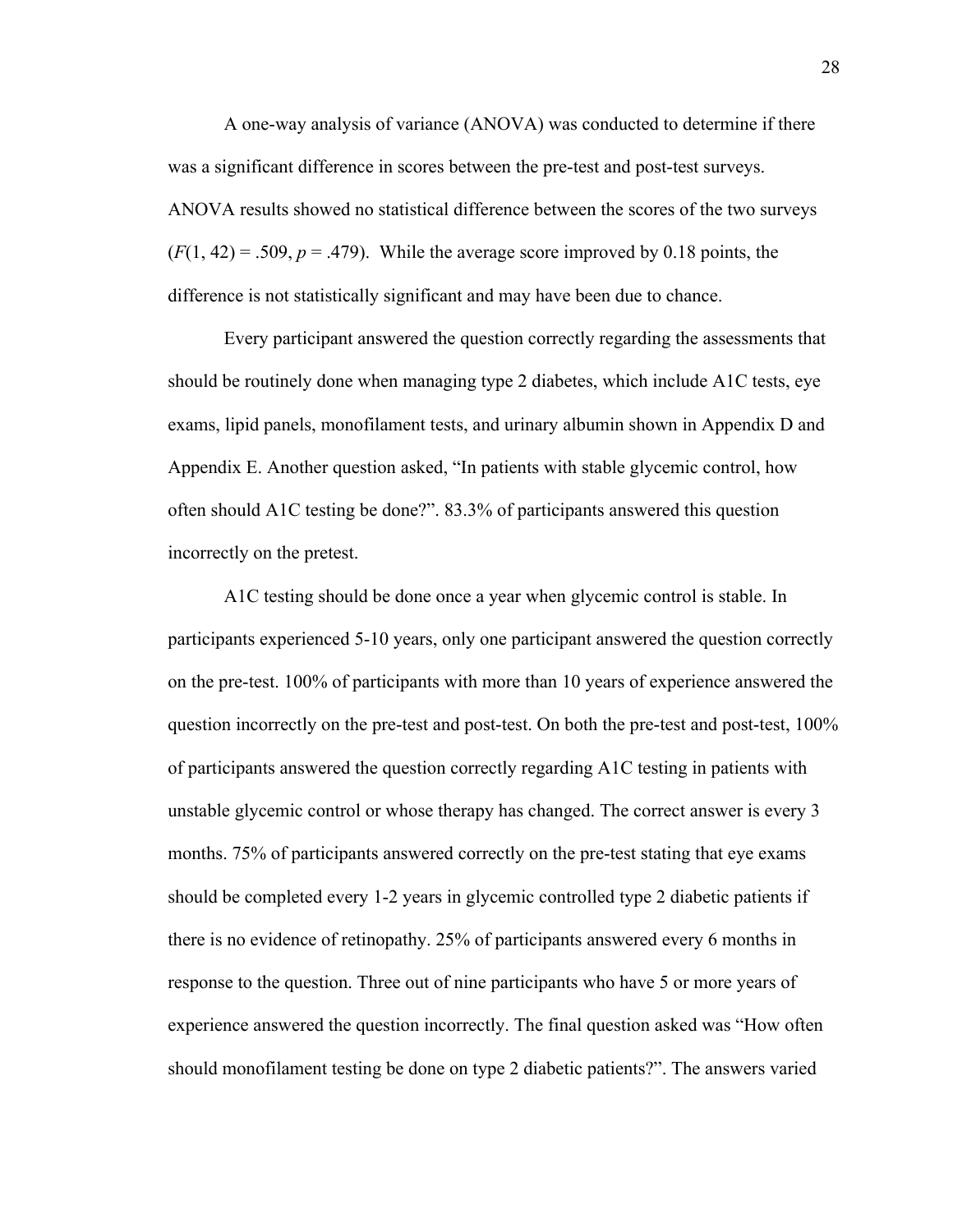significantly with this particular question. 66.7% of participants answered correctly on the pre-test that monofilament testing should be completed every year. On the post-test, 63.2% of participants answered the question correctly. This decrease could possibly be due to less participants.

## *Impact of Experience*

Given the distribution of experience levels within the participants, the experience was binned into two groups: those with less than five years of NP experience and those with more than five years of NP experience. Results are summarized in Table 1.

#### **Table 1.**

#### *Pre-test & Post-test Results*

|                      | Sample Size | Mean | Std Dev |
|----------------------|-------------|------|---------|
| <b>Pre-Test</b>      |             |      |         |
| All participants     | 25          | 3.56 | 0.82    |
| <5 years' experience | 16          | 3.81 | 0.66    |
| >5 years' experience |             | 3.11 | 0.93    |
| Post-Test            |             |      |         |
| All participants     | 19          | 3.74 | 0.81    |
| <5 years' experience | 15          | 3.80 | 0.77    |
| >5 years' experience |             | 3.50 | 1.00    |

*Note*. This is a summary of survey results for pre-test and post-test.

A general linear model was constructed to determine the effects of both test type (pre-test or post-test) and experience (less or more than five years) on test scores. The model showed that the effect of test type  $(F(1, 40) = .467, p = .498)$ , experience  $(F(1, 40)$  $= 3.309, p = .076$ , and the test experience interaction ( $F(1, 40) = 0.532, p = .470$ ) were all not statistically significant. The difference in scores was not statistically different based on test type or experience. This was surprising due to the expectation that education provided would increase the knowledge of providers.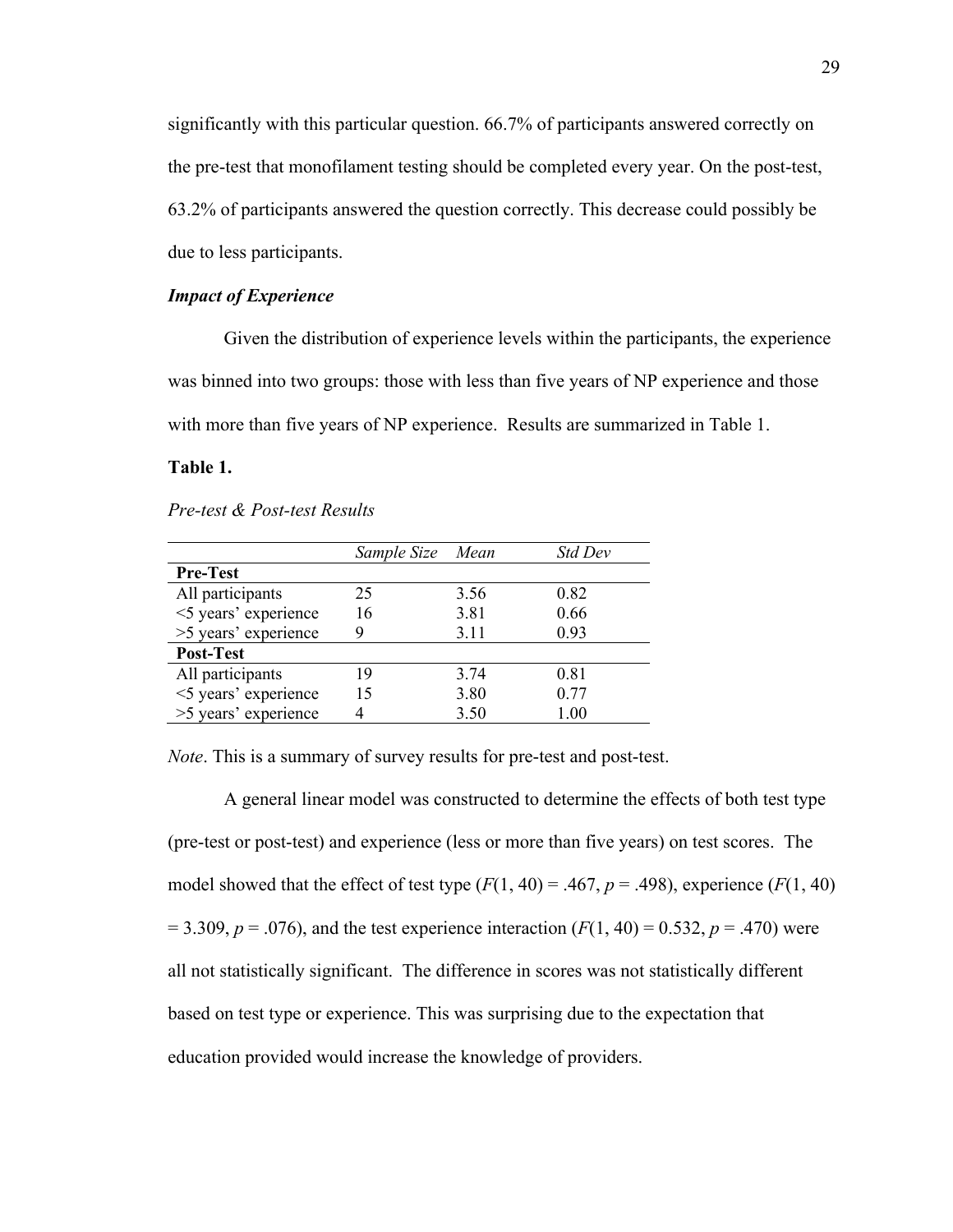# *Three-month Follow-up*

Participants were invited to complete a self-evaluation three months after the educational session. Only twelve out of twenty-five of beginning participants completed the self-evaluation questionnaire. Results of the self-evaluation are shown in Figure 3. BEH1 represents performing A1C testing, . BEH2 represents performing lipid panels, BEH3 represents recommending eye exams, BEH4 represents performing monofilament testing, and BEH5 represents performing eGFR or urinary albumin testing. The data shown in the figure is the percentage of respondents indicating yes to the behavior listed on that survey item. 92% of respondents admitted to performing yearly monofilament testing. All five survey items had a majority of respondents indicating that they were performing the recommended behavior.

# **Figure 3.**



#### *Post Education Self-Evaluation Questionnaire*

*Note*. This chart illustrates the participants' three-month self-evaluation results.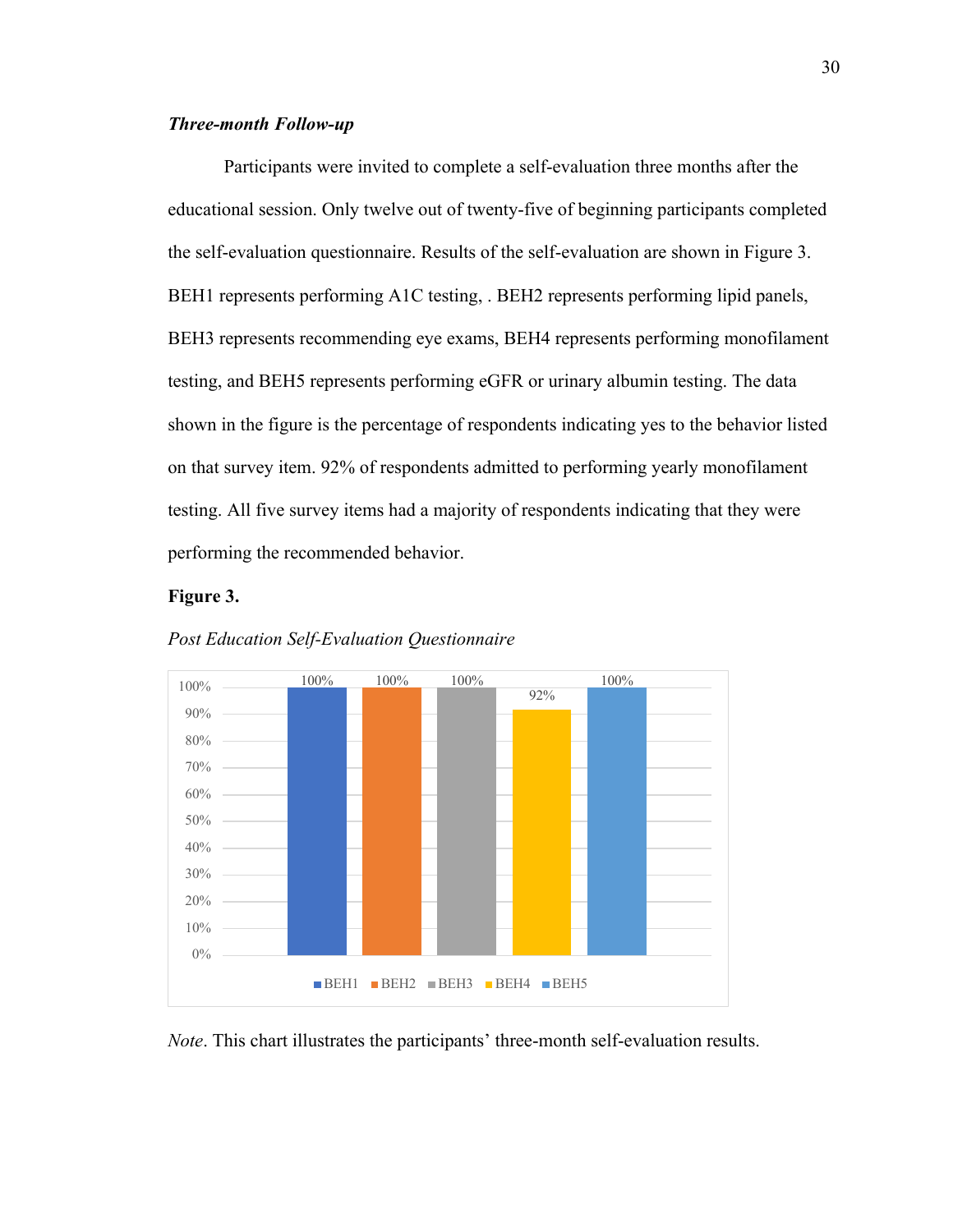#### **Project Limitations**

Several limitations were noted with the implementation of the project. One of the limitations of this study evaluation is that the use of the algorithm by participants was not assessed in the follow-up questionnaire. Also, the algorithm included assessment criteria for monofilament tests, eye exams, A1C tests, lipid panels, and eGFR and/or urinary albumin. The researcher educated providers on each of these criteria but did not include the evaluation of knowledge regarding eGFR and/or urinary albumin in the pre- and posttest. There was a lack of questions to determine whether the algorithm was followed such as monofilament testing, eye exams, and A1C testing of stable diabetic patients. Webb, Rheeder, & Wolvaardt (2019) conducted an audit of guidelines and found that providers did not perform monofilament testing due to lack of correct equipment and supplies. Another limitation was the small sample size of this study. Also, the three questionnaires utilized in the study were developed by the researcher and only had face validity. Lastly, the number of respondents decreased following the pre-test. The engagement of the participants was not maintained possibly due to time limitations.

#### **Implications and Recommendations**

There was not a large sample size, and the results of this project were not statistically significant. However, the three-month follow up did show an improvement. There are implications and recommendations that are drawn from this quality improvement project. Additional elaboration regarding implications for nursing, nursing education, and the community will be discussed.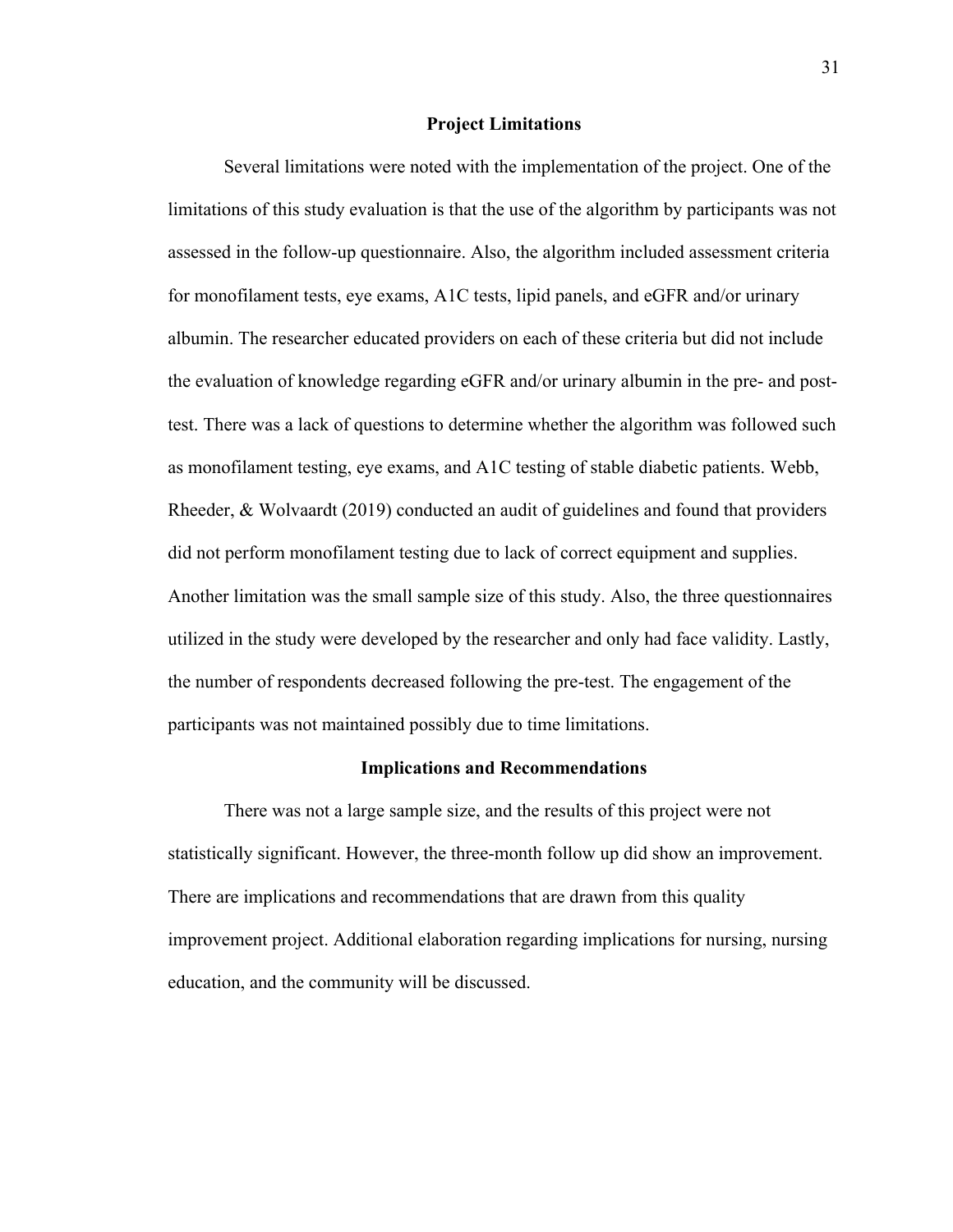#### **Nursing**

This research revealed that exposure to the algorithm led to compliance with guidelines in assessment of type 2 diabetes. It is recommended that all PCPs continue to follow these guidelines and utilize this algorithm or other helpful materials to aid in compliance with ADA recommendations.

#### **Nursing Education**

The results of this study indicated that distribution of easily accessible guidelines through educational sessions aided by an algorithm led to performance of the recommended behavior. The researcher recommends that the algorithm be implemented as a tool used in all nurse practitioner programs. Future research on this topic could possibly provide evidence to support this (Rushforth et al., 2016). This algorithm could not only be distributed to nurse practitioners but to medical doctors as well. The findings could also be disseminated through nursing publications and continuing education events.

#### **Community**

PCPs who make a change to their clinical practice as a result of being introduced to the provided material have the potential to impact the health of their entire community. Type 2 diabetes can lead to chronic complications and even death if not properly managed. By assessing type 2 diabetic patients appropriately, comorbidities can be prevented, and community health could improve overall (Erwin, Pitlick, & Peters, 2015).

## **Budget/Cost**

This project was inexpensive but required time away from work. The researcher was reimbursed for time spent on the project due to conduction for academic purposes. The gross estimates for travel and material for participants are calculated below.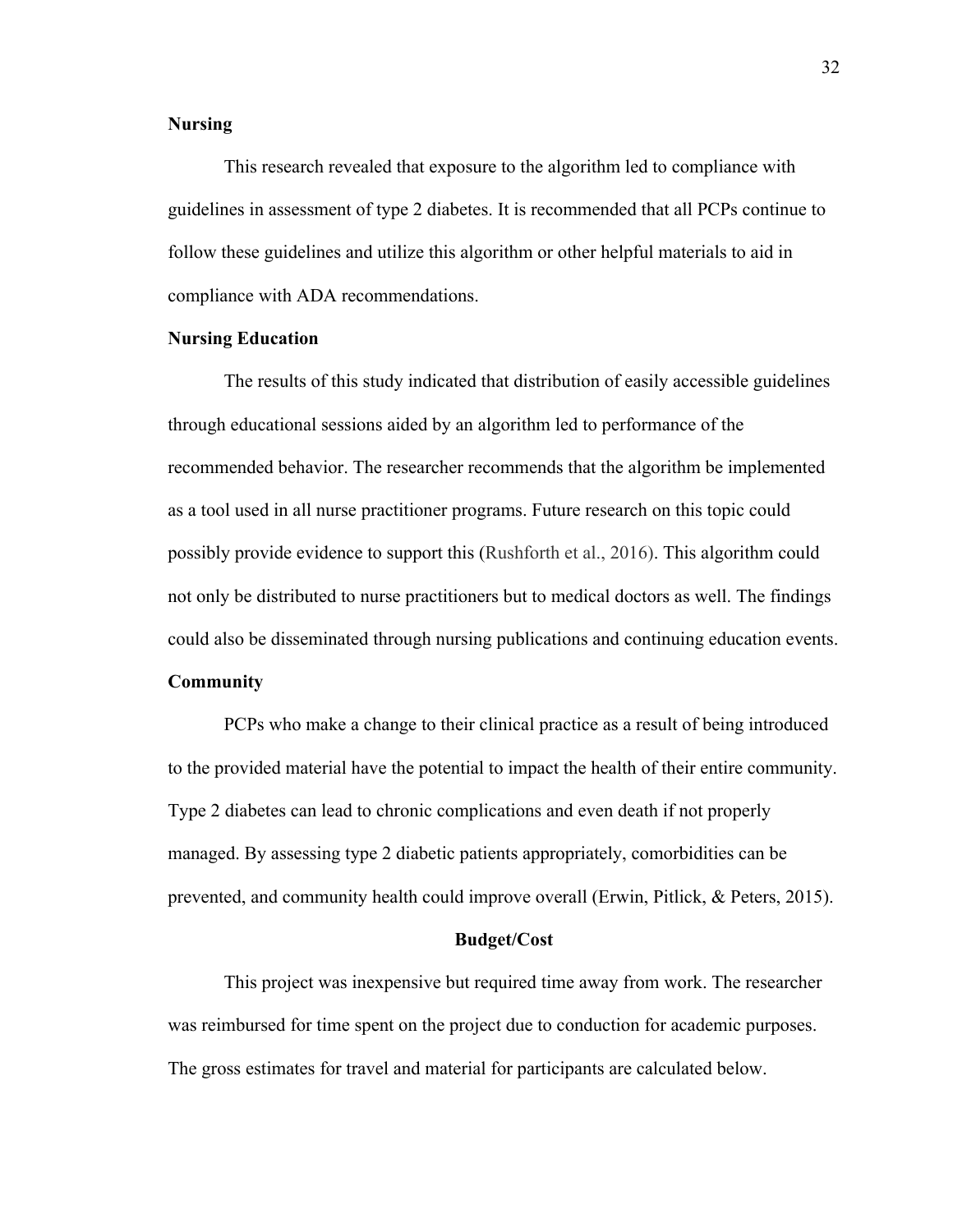| <b>Expense</b>                                                       | <b>Estimated Cost</b> |  |  |
|----------------------------------------------------------------------|-----------------------|--|--|
| Travel to present project to participants                            | \$200                 |  |  |
| Printing materials and algorithm for<br>distribution when presenting | \$100                 |  |  |
| <b>Total</b>                                                         | \$300                 |  |  |

# **Conclusion**

In conclusion, this quality improvement project was completed to determine if implementation of a type 2 diabetes algorithm would improve healthcare providers assessment of type 2 diabetic patients. Based on ADA guidelines, an algorithm designed by the researcher was used as an instrument to educate providers. A total of three questionnaires were administered to primary care providers. Following statistical analysis, it was determined that the project goals were met. 92% of providers reported complete assessment of type 2 diabetic patients. Therefore, it was concluded that this algorithm should be distributed to as many primary care providers as possible to potentially improve the quality of care provided to all diabetic patients.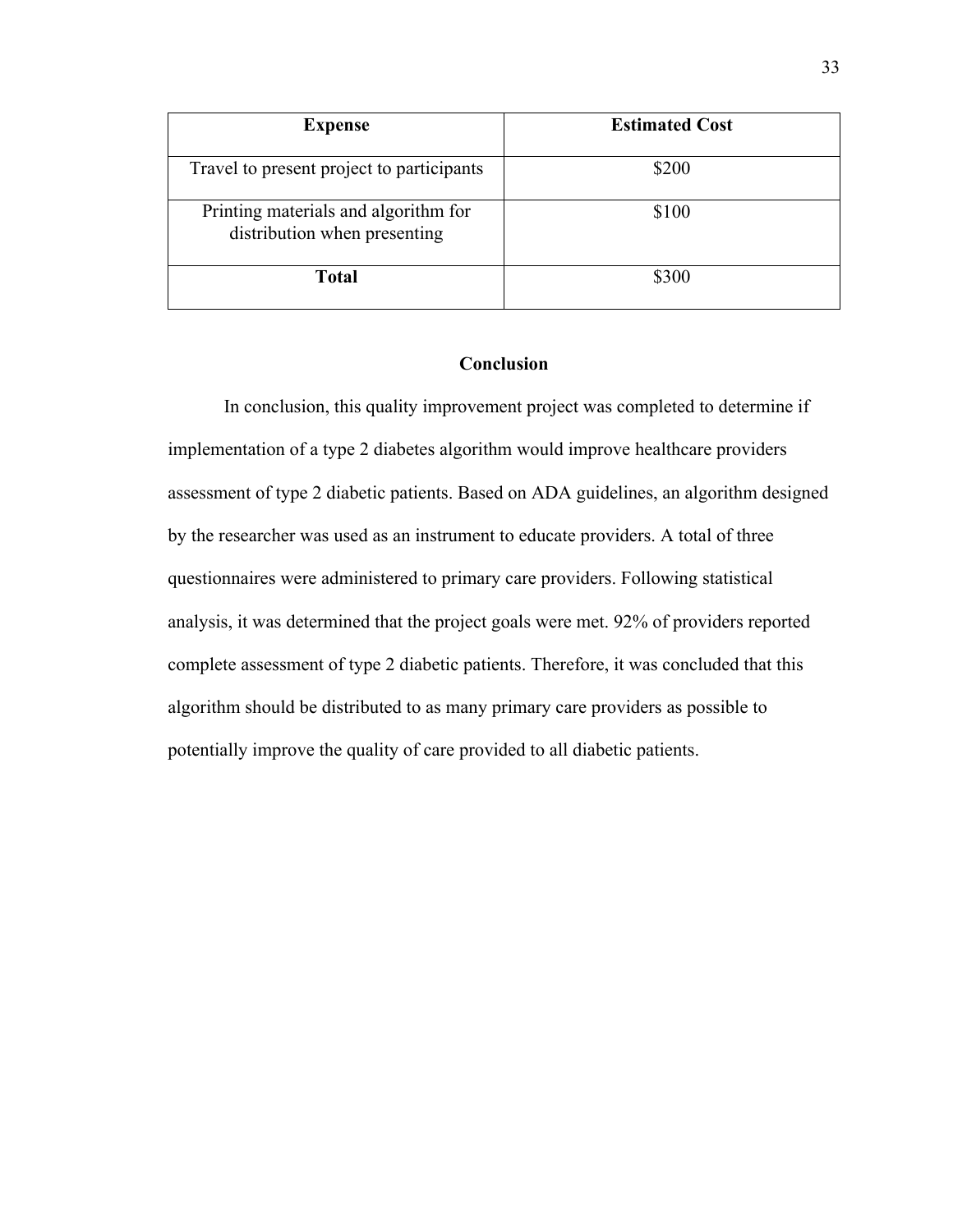#### References

- American Academy of Family Physicians. (2021). *Primary Care*. https://www.aafp.org/about/policies/all/primary-care.html
- American Diabetes Association (2021). Introduction: Standards of medical care in diabetes- 2021. *Diabetes care : the journal of clinical and applied research and education,* 44(1), S1-S232. https://doi.org/10.2337/dc21-SINT
- Erwin, P., Pitlick, M., & Peters, G. (2015). Maintenance of Goal blood pressure, cholesterol, and A1C levels in veterans with type 2 diabetes after discharge from a pharmacist-managed ambulatory care clinic. *American Diabetes Association*, *28*(4), 237-244. https://doi.org/10.2337/diaspect.28.4.237
- Garber, A., Abrahamson, M., Barzilay, J., Blonde, L., Bloomgarden, Z., Bush, M., Dagogo-Jack, S., DeFronzo, R., Einhorn, D., Fonseca, V., Garber, J., Garvey, T., Grunberger, G., Handelsman, Y., Hirsch, I., Jellinger, P., McGill, J., Mechanick, J., Rosenblit, P., & Umpierrez, G. (2019). American Association of Clinical Endocrinologists and American College of Endocrinology on the comprehensive type 2 diabetes management algorithm-2019 executive summary. *Endocrine Practice*, *25*(1), 69-100. https://doi.org/10.4158/CS-2018-0535
- Kosiborod, M., Gomes, M.B., Nicolucci, A., Pucock, S., Rathmann, W., Shestakova, M., Watada, H., Shimomura, I., Cen, H., Ruzafa, J., Fenici, P., Hammar, N., Surmont, F., Tang, F., & Khunti, K. (2018). Vascular complications in patients with type 2 diabetes: Prevalence and associated factors in 38 countries (the DISCOVER study program). *Cardiovasc Diabetol, 17*(1), 150. https://doi.org/10.1186/s12933-018- 0787-8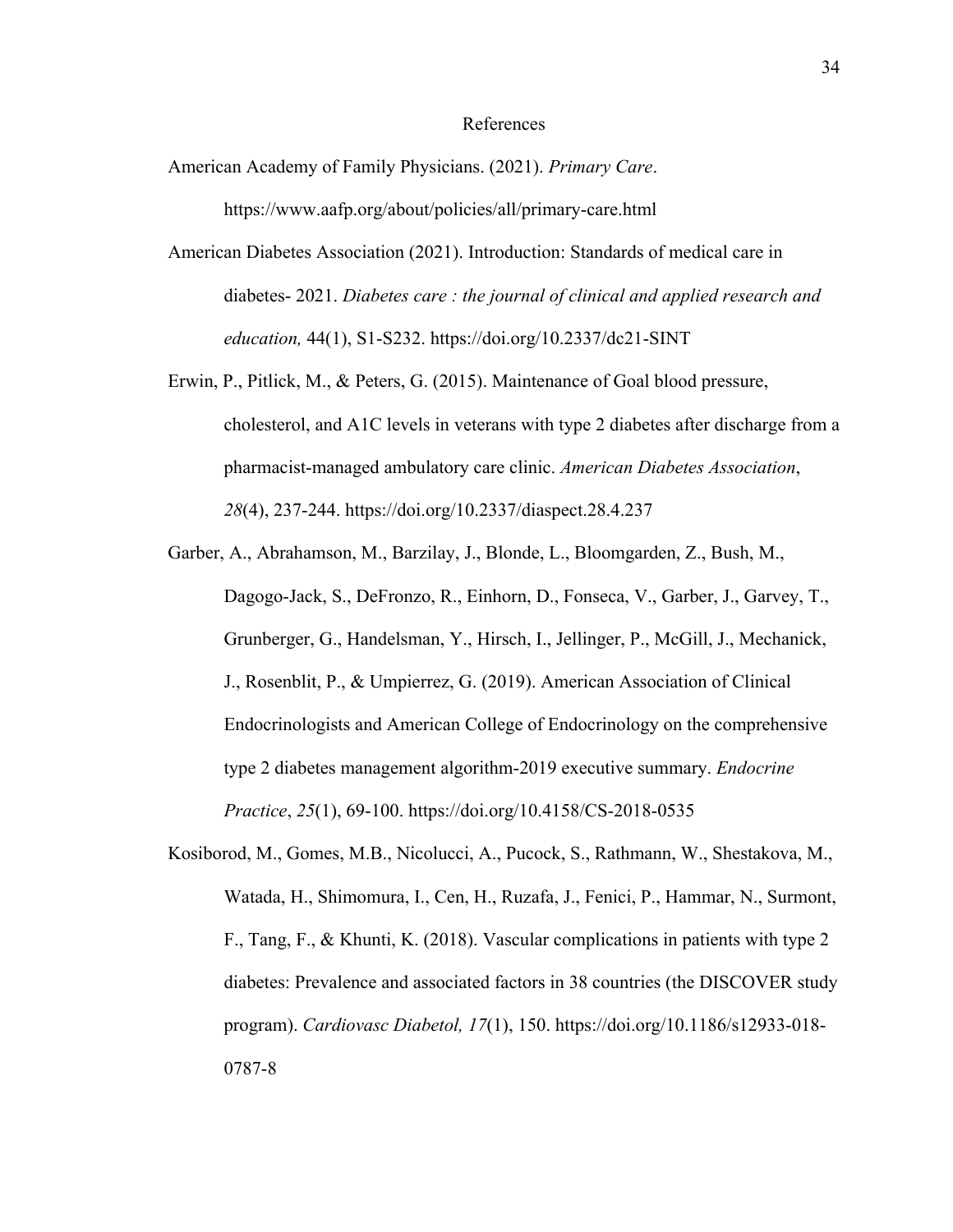Mayo Clinic Staff. (2021). *Type 2 diabetes: Diagnosis and treatment.* Retrieved from https://www.mayoclinic.org/diseases-conditions/type-2-diabetes/diagnosistreatment/drc-

20351199#:~:text=Type%202%20diabetes%20is%20usually,past%20two%20to %20three%20months

Merriam-Webster. (n.d.). Knowledge. In Merriam-Webster.com dictionary. Retrieved [November 18, 2021], from https://www.merriamwebster.com/dictionary/knowledge

Murchison, A., Hark, L., Pizzi, L., Dai, Y., Mayro, E., Storey, P., Leiby, B., & Haller, J. (2017). Non-adherence to eye care in people with diabetes. *BMJ Open Diabetes Research and Care, 5*(e000333), 1-10. https://doi.org/10.1136/bmjdrc-2016- 000333

- Nelson, B. (2016). Why aren't doctors following guidelines? *The Hospitalist*. https://www.the-hospitalist.org/hospitalist/article/121436/why-arent-doctorsfollowing-guidelines
- Ozdemir, N. (2019). The development of nurses' individualized care perceptions and practices: Benner's novice to expert model perspective. *International Journal of Caring Sciences, 12*(2), 1279-1285.

PowerDMS. (2020). Definition of compliance in healthcare.

https://www.powerdms.com/policy-learning-center/definition-of-compliance-inhealthcare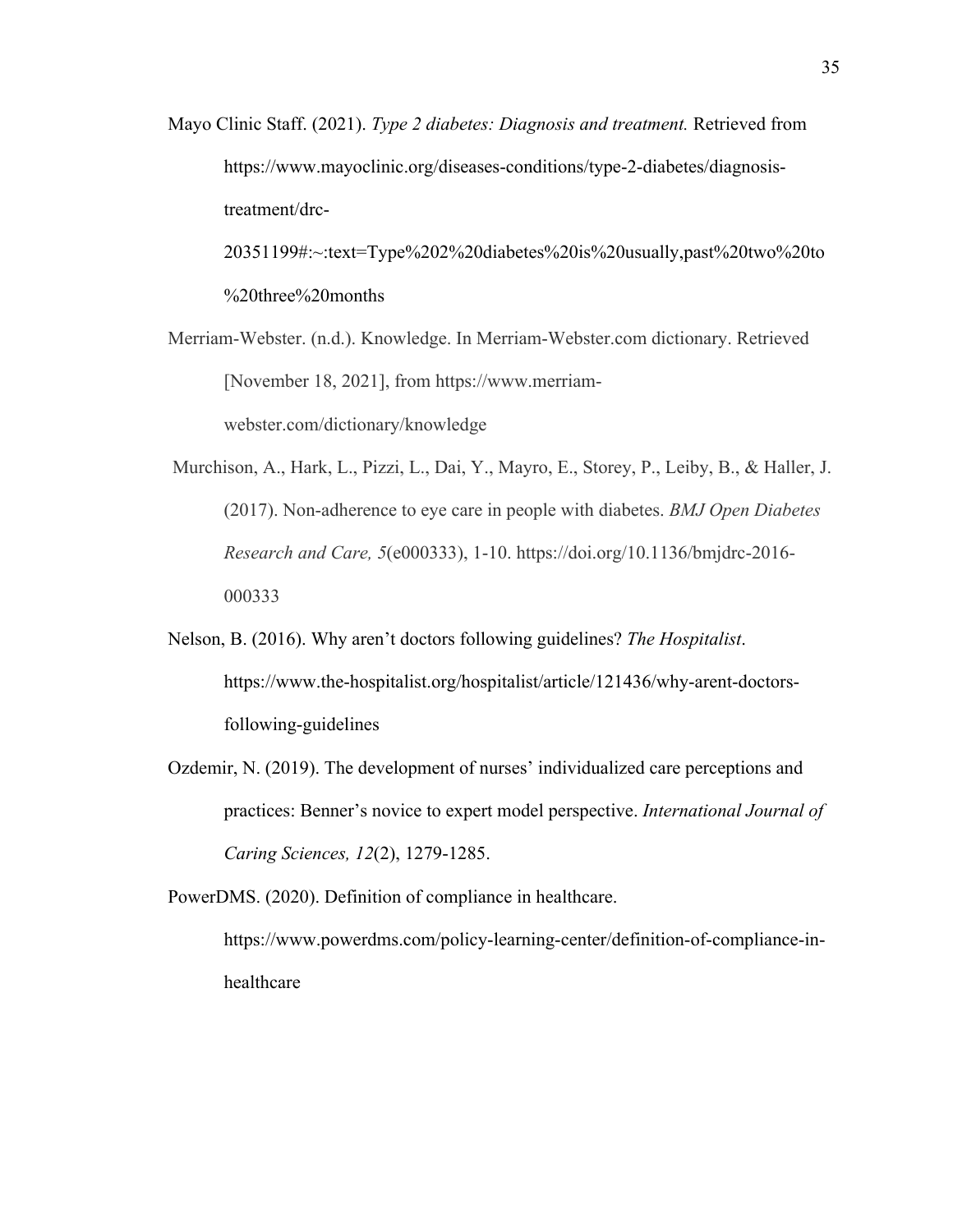- Rawshani et al. (2017). Mortality and cardiovascular disease in type 1 and type 2 diabetes. *The New England Journal of Medicine*, 376(15). https://www.nejm.org/doi/pdf/10.1056/NEJMoa1608664
- Rushforth, B., McCrorie, C., Glidewell, L., Midgley, E., & Foy, R. (2016). Barriers to effective management of type 2 diabetes in primary care: Qualitative systematic review. *British Journal of General Practice, 66*(643), e114-e127. https://doi.org/10.3399/bjgp16X683509
- Saraiva Lucoveis, M. do L., Antar Gamba, M., Boccara de Paula, M. A., & da Silva Morita, A. B. P. (2018). Degree of risk for foot ulcer due to diabetes: Nursing assessment. *Revista Brasileira de Enfermagem*, *71*(6), 3041–3047. https://doiorg.libprxy.muw.edu/10.1590/0034-7167-2017-0189
- Shatnawi, N. J., Al-Zoubi, N. A., Hawamdeh, H. M., Khader, Y. S., Garaibeh, K., & Heis, H. A. (2018). Predictors of major lower limb amputation in type 2 diabetic patients referred for hospital care with diabetic foot syndrome. *Diabetes, Metabolic Syndrome and Obesity: Targets and Therapy*, *11*, 313–319. https://doi.org/10.2147/DMSO.S165967
- Shawley-Brzoska, S. & Misra, R. (2018). Perceived benefits and barriers of a community-based diabetes prevention and management program. *Journal of Clinical Medicine*, *7*(3), 58. doi:10.3390/jcm7030058

The Centre for Effective Services. (2021). CES guide to implementation. https://implementation.effectiveservices.org/overview/what-is-implementation

Webb, E. M., Rheeder, P., & Wolvaardt, J. E. (2019). The ability of primary healthcare clinics to provide quality diabetes care: An audit. *African Journal of Primary*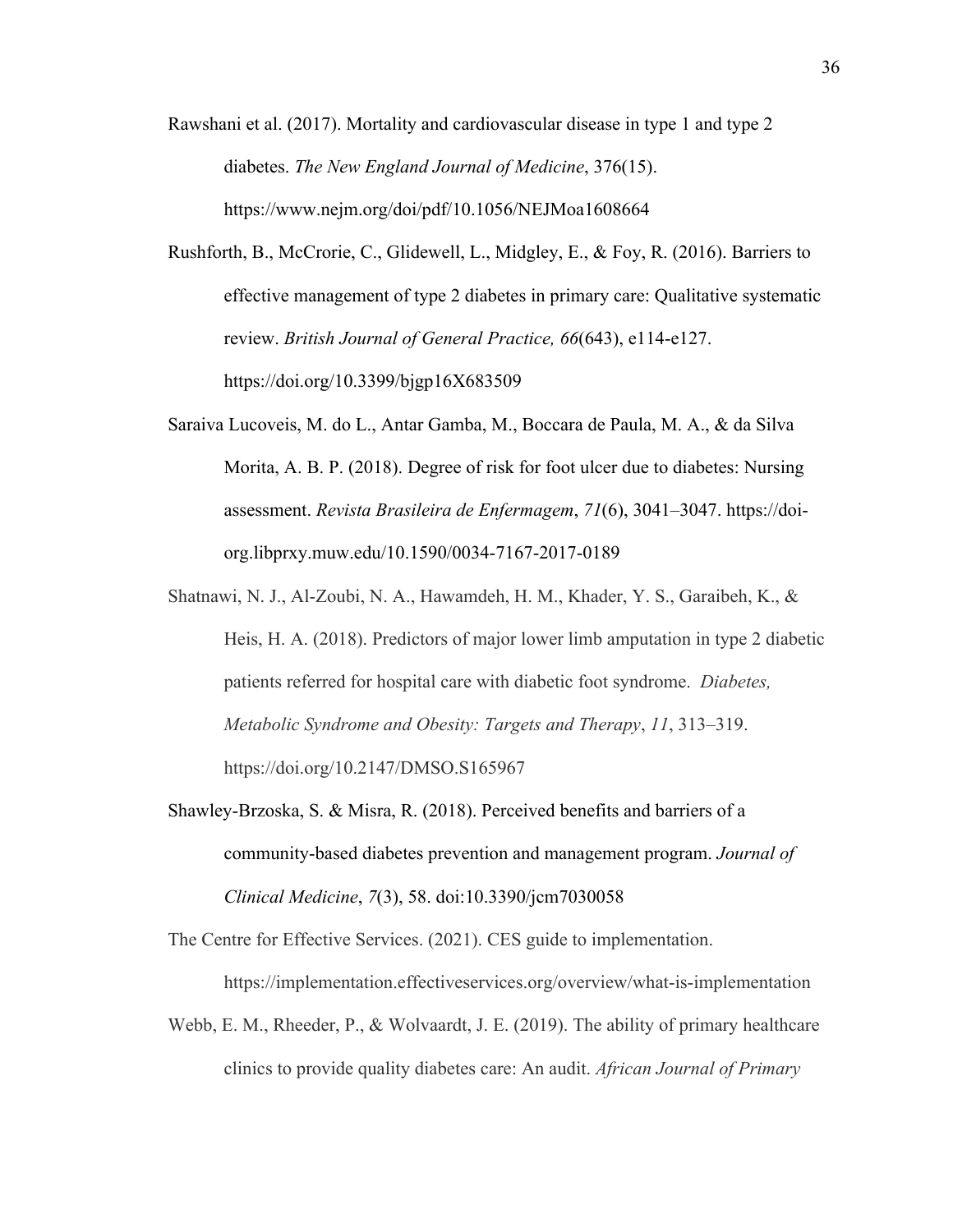*Health Care & Family Medicine*, *11*(1), e1–e6.

https://doi.org/10.4102/phcfm.v11i1.2094

Wexler, D. (2021). Patient education: Preventing complications from diabetes (beyond the basics). *UpToDate*. Retrieved [November 18, 2021], from https://www.uptodate.com/contents/preventing-complications-from-diabetesbeyond-the-basics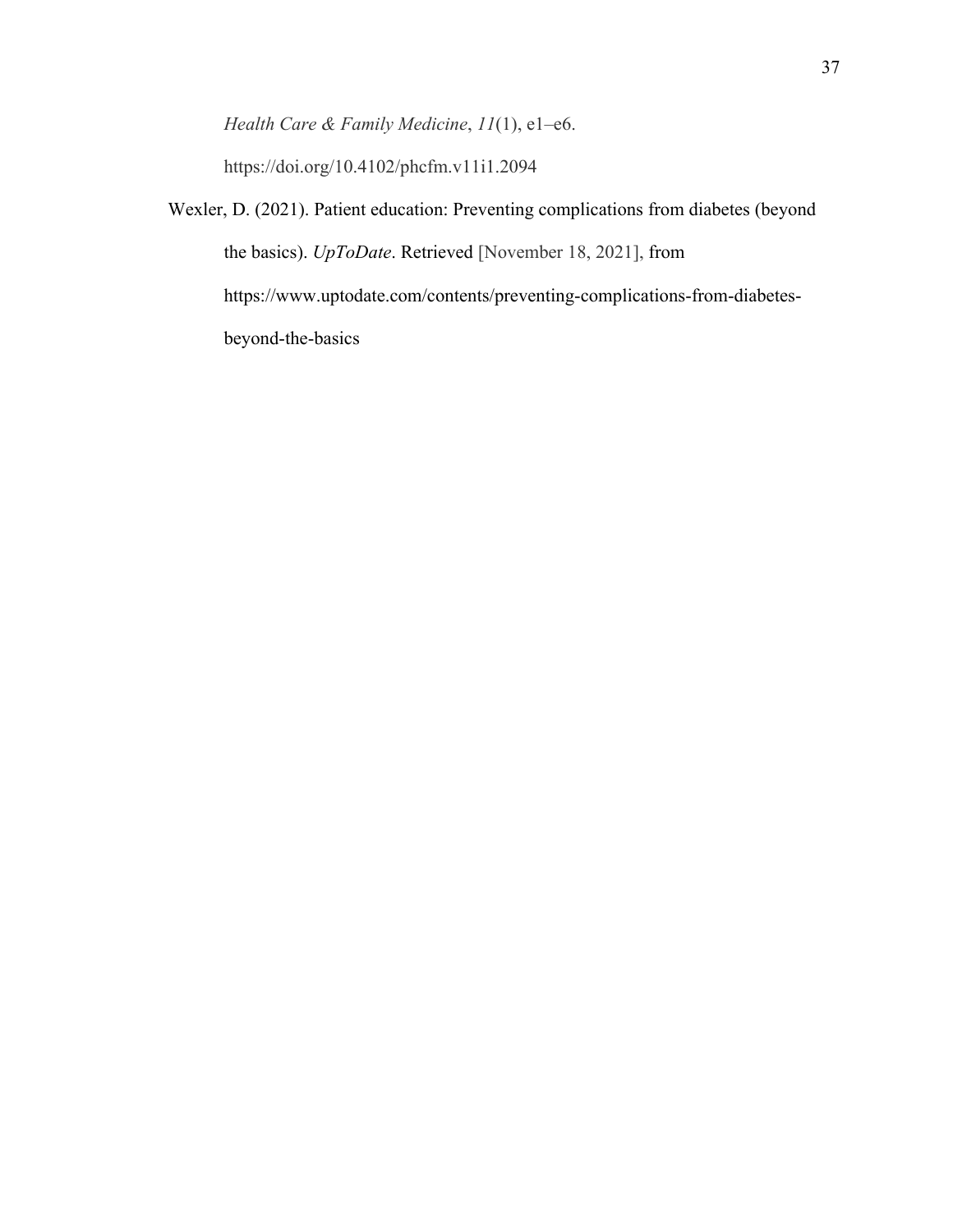# *Appendix A*

#### **Type 2 Diabetes Assessment Algorithm**



\*Refer patients who smoke or have histories of prior lower-extremity complications, loss of protective sensation, structural abnormalities, or peripheral arterial disease to foot care specialists for ongoing preventive car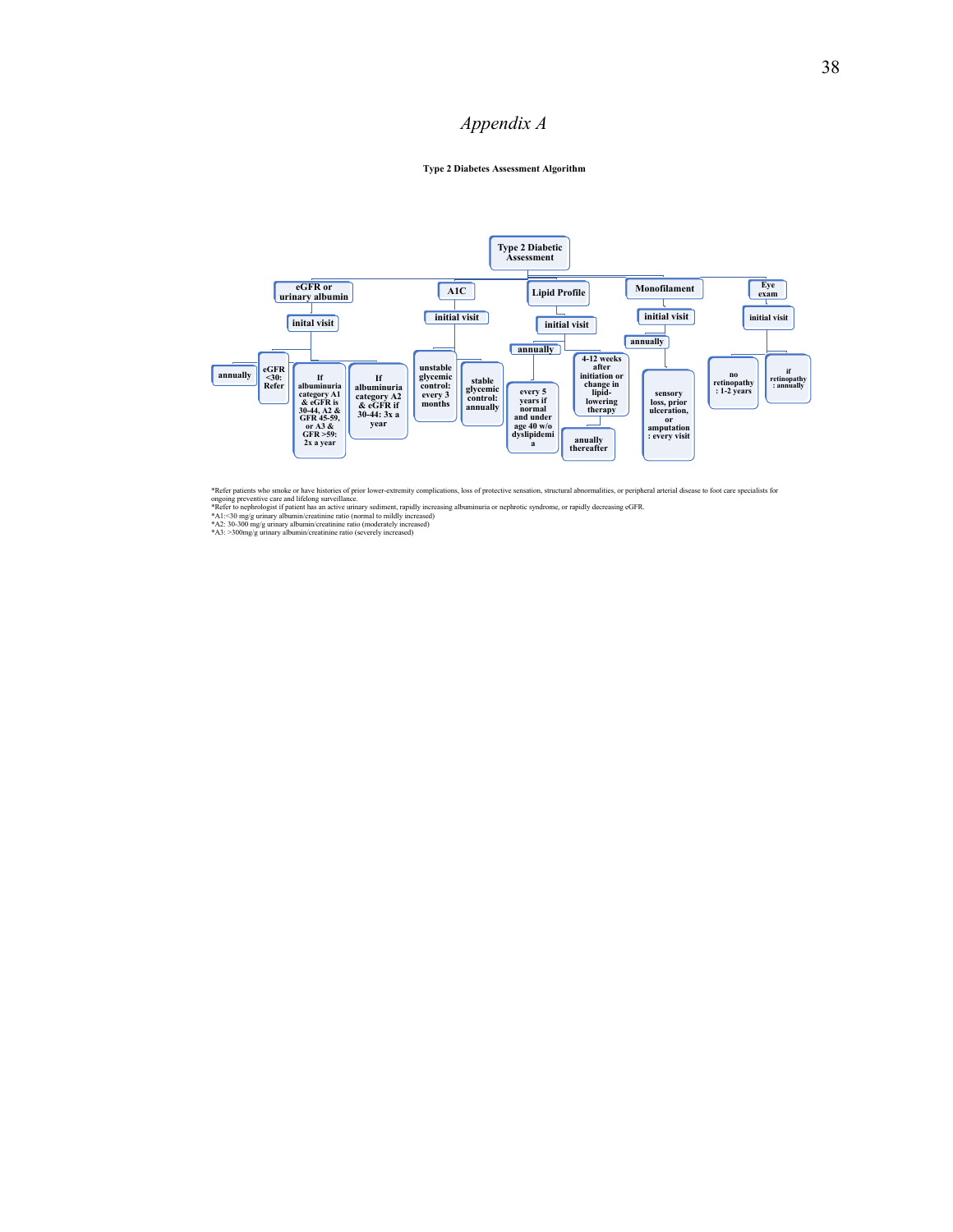# *Appendix B*

# IRB Approval

To: Jasmine Granger and Dr. Sally Pearson

From: Irene Pintado, IRB Chair  $\mathcal{LP}$ 

Date: 6/1/2021

Project: Improving Primary Care Providers' Assessment of Type 2 Diabetic Patients

45 CFR 46.101 (b)(4). If any changes are made to the study, the Committee must be notified. If the project is still running twelve months after the date of this memo, please be advised that we will need an update for our files. The Mississippi University for Women IRB committee has determined that your project is exempt under

Good luck with your work!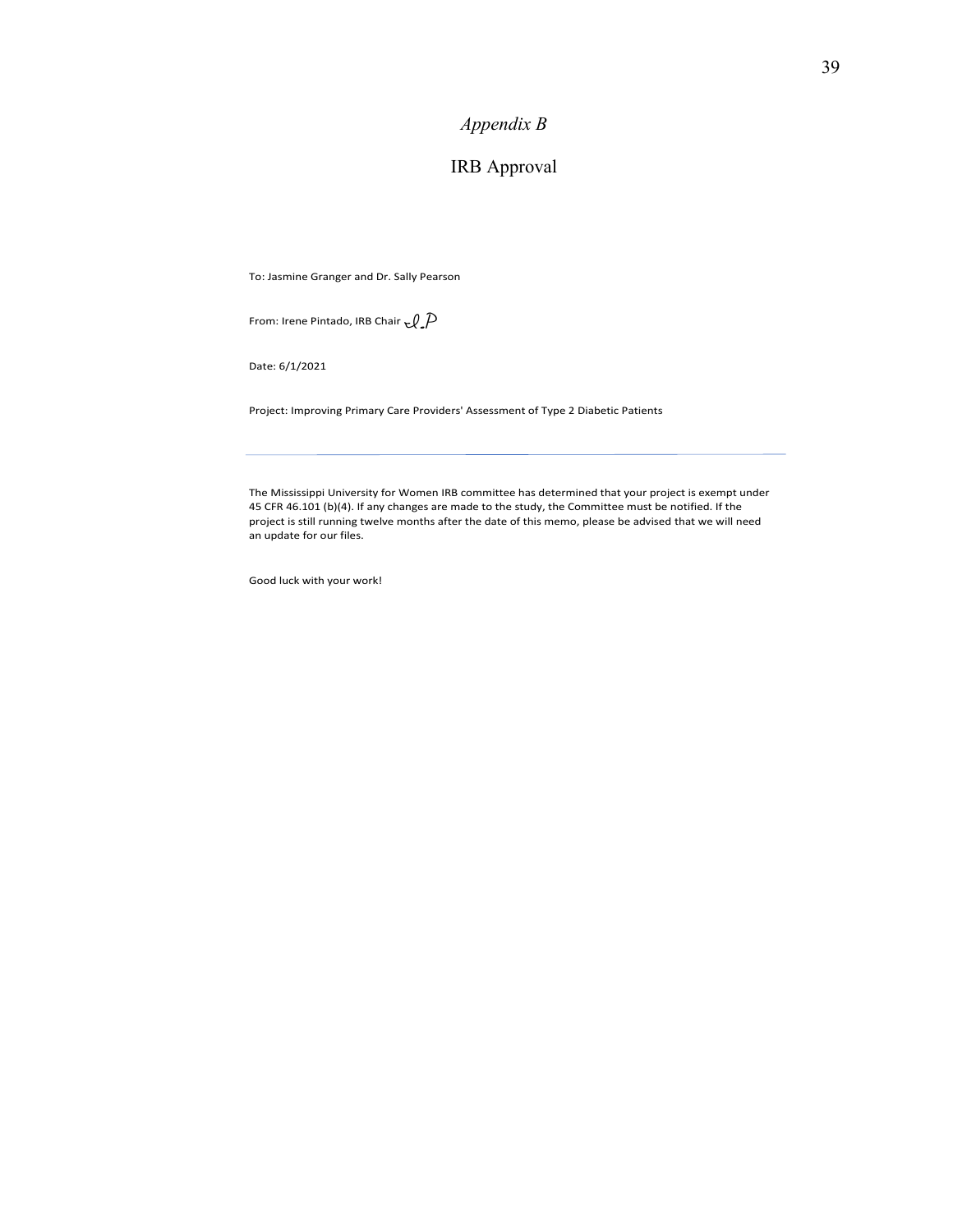# *Appendix C*

# Search Strategy

|                       |                        |                        | <b>Synonyms</b>                                            |                                            |                      |                             |
|-----------------------|------------------------|------------------------|------------------------------------------------------------|--------------------------------------------|----------------------|-----------------------------|
|                       | <b>Type 2 Diabetes</b> | Insulin resistance     | hyperglycemia                                              | Excess<br>glucose                          | <b>Blood</b> sugar   | <b>Diabetes</b><br>Mellitus |
|                       | Implementation         | Application            | Enforcement                                                | Enactment                                  | <b>Utilization</b>   | Development                 |
| Main Ideas / Concepts | <b>Guidelines</b>      | <b>Recommendations</b> | Centers for<br><i>Disease</i><br>Control and<br>Prevention | American<br><i>Diabetes</i><br>Association | Algorithm            | Provider<br>guide           |
|                       | Assessment             | Diagnosing             | Evaluation                                                 | Analysis                                   | Examination          | Diagnostic<br>testing       |
|                       | <b>Primary Care</b>    | <b>Family Practice</b> | Family<br>Medical<br>Doctor                                | Family<br><b>Nurse</b><br>Practitioner     | Internal<br>Medicine | Chronic<br>Care             |

|                    | $\vert$ Broad Terminology $\rightarrow$ Addition of Synonyms $\rightarrow$ | <b>Addition of Search Limitations</b> |
|--------------------|----------------------------------------------------------------------------|---------------------------------------|
|                    |                                                                            | Discussed in Text                     |
| $>863,000$ Results | 19, 200 Results                                                            | 1,430 Results                         |
|                    |                                                                            |                                       |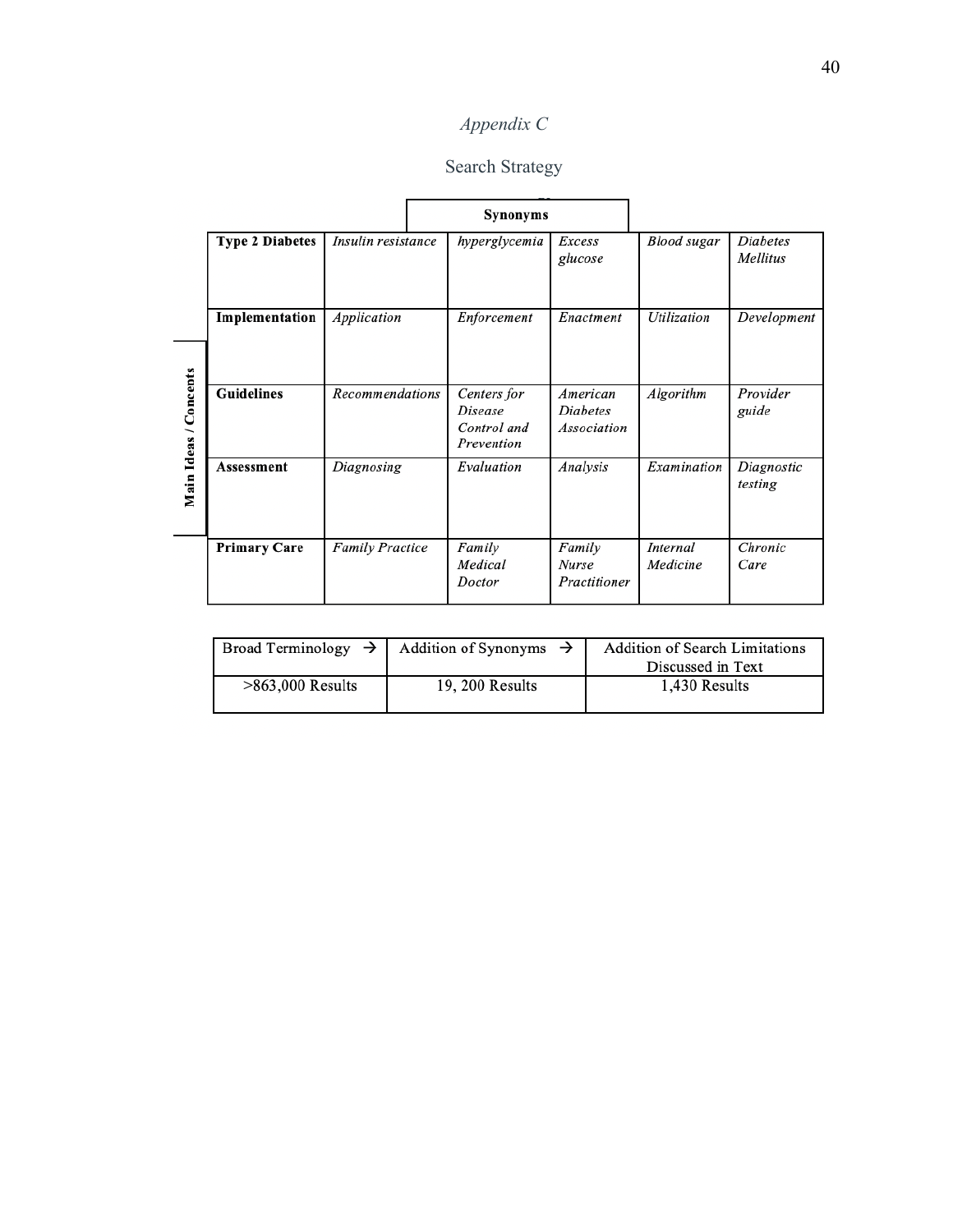# *Appendix D*

# **Type 2 Diabetes Assessment**

Dear Participant,

This questionnaire is to evaluate your knowledge of assessing patients with type 2 diabetes. Responses to this questionnaire will be utilized to determine the effectiveness of a practice improvement project for completion of my doctor of nursing practice (DNP) degree. Participation is strictly voluntary. Completion and submission of this questionnaire implies consent to participate in the study. You may choose to withdraw from the study at any time prior to submission. All submissions will be anonymous; therefore, I ask that you do not enter your name or personal identifiers on the survey. Thank you for your participation.

Sincerely,

Jasmine Granger, MSN, FNP-BC

#### **Pre-test**

- 1. Years of NP experience
	- $\sim$  <5 years
	- $\frac{1}{\sqrt{25}}$  5-10 years
	- \_\_\_ 11-15 years
	- \_\_\_ 15-20 years
	- $>20$  years
- 2. What tests or assessments should be routinely done when managing type 2 diabetes?
	- \_\_\_\_ Lipid panel
	- $\frac{1}{2}$  A1C
	- \_\_\_\_ Monofilament
	- \_\_\_\_ Eye exam
	- \_\_\_\_ eGFR and urinary albumin
		- \_\_\_\_ All of the Above
- 3. In patients with stable glycemic control, how often should A1C testing be done? Once a year
	-
	- Twice a year
		- Every 3 months
- 4. In patients with unstable glycemic control or their therapy has changed, how often should A1C testing be completed?
	- Every 3 months
	- \_\_\_\_Once a year
	- Twice a year
- 5. How often should eye exams be completed in glycemic controlled type 2 diabetic patients if there is no evidence of retinopathy?
	- \_\_\_\_ 1-2 years
	- \_\_\_\_ Every 6 months
	- \_\_\_\_ Every 3 years
- 6. How often should monofilament testing be done on type 2 diabetic patients? Every 6 months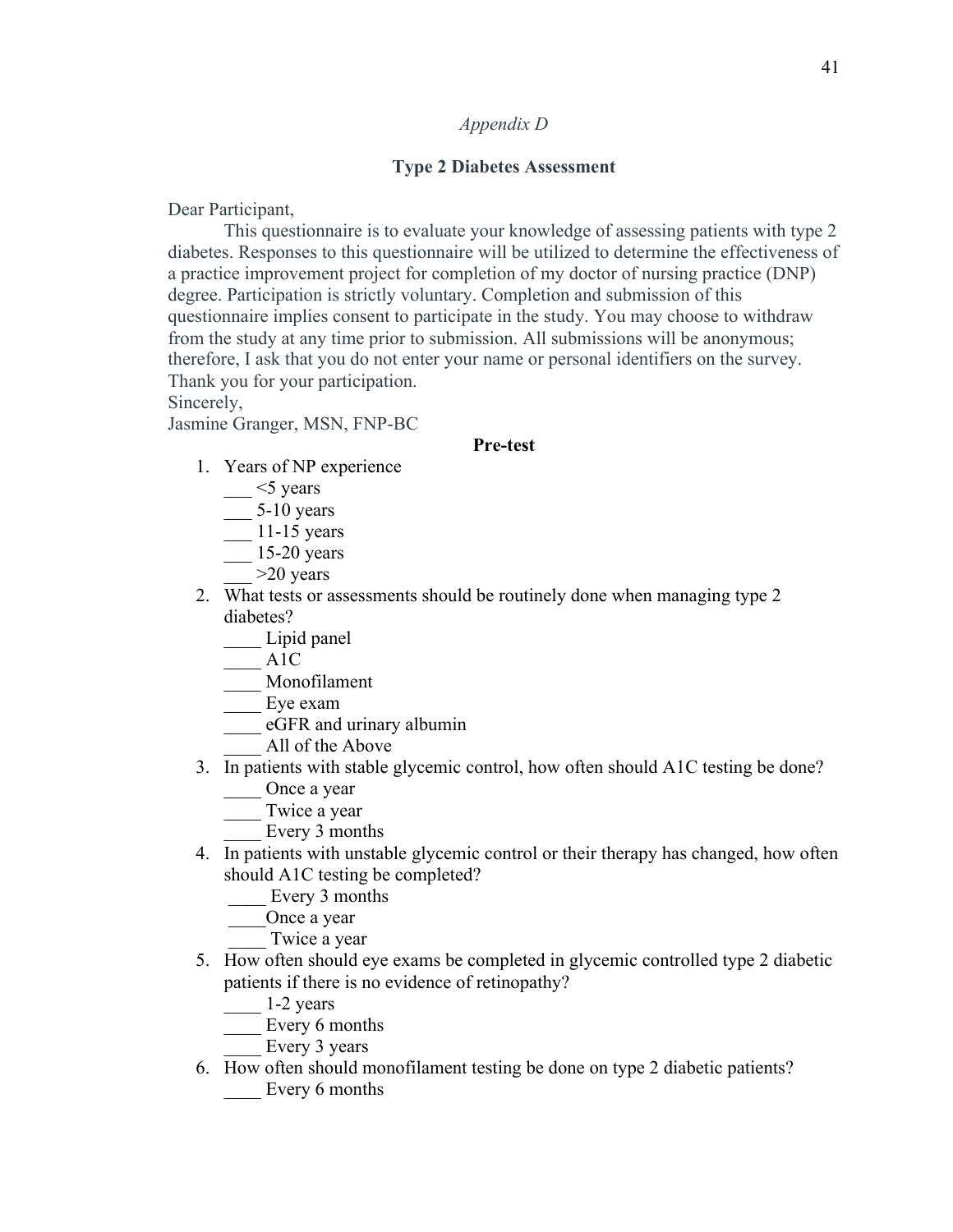\_\_\_\_ Every year Every 3 months Every 2 years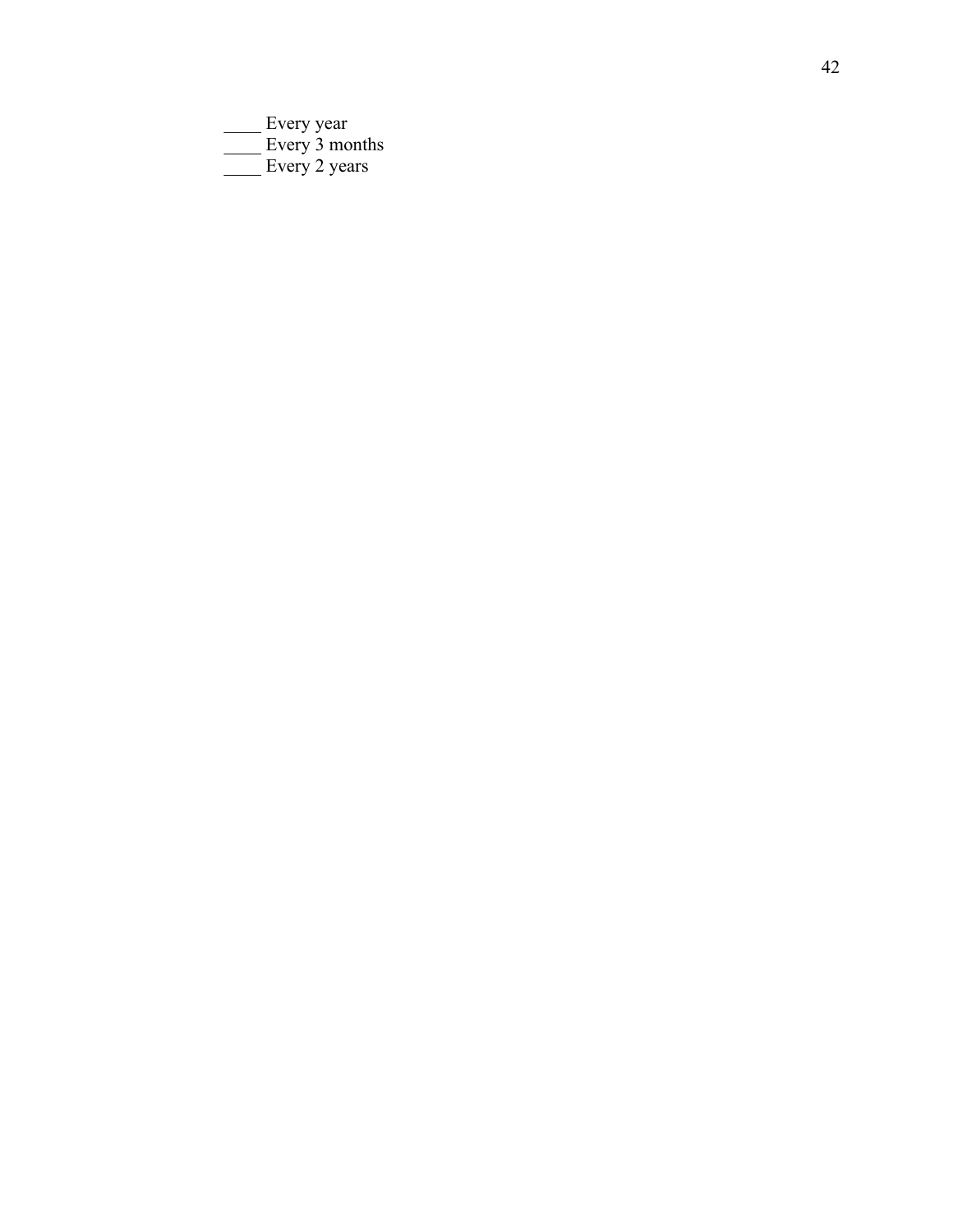# *Appendix E*

# **Type 2 Diabetes Assessment**

# **Post-test**

- 1. Years of NP experience
	- $\frac{\text{-}}{\text{-}}$  <5 years
	- $\frac{5-10 \text{ years}}{2}$
	- $\frac{11-15 \text{ years}}{2}$
	- $15-20$  years
		- $>20$  years
- 2. What tests or assessments should be routinely done when managing type 2 diabetes?
	- Lipid panel
	- $\overline{\phantom{a}}^{\text{AIC}}$
	- \_\_\_\_ Monofilament
	- Eye exam
	- \_\_\_\_ eGFR and urinary albumin
		- All of the Above
- 3. In patients with stable glycemic control, how often should A1C testing be done?
	- \_\_\_\_ Once a year
	- Twice a year
		- Every 3 months
- 4. In patients with unstable glycemic control or their therapy has changed, how often should A1C testing be completed?
	- Every 3 months
	- \_\_\_\_Once a year
		- Twice a year
- 5. How often should eye exams be completed in glycemic controlled type 2 diabetic patients if there is no evidence of retinopathy?
	- $\frac{1-2 \text{ years}}{2}$
	- Every 6 months
	- Every 3 years
- 6. How often should monofilament testing be done on type 2 diabetic patients?
	- \_\_\_\_ Every 6 months
	- Every year
	- Every 3 months
	- Every 2 years